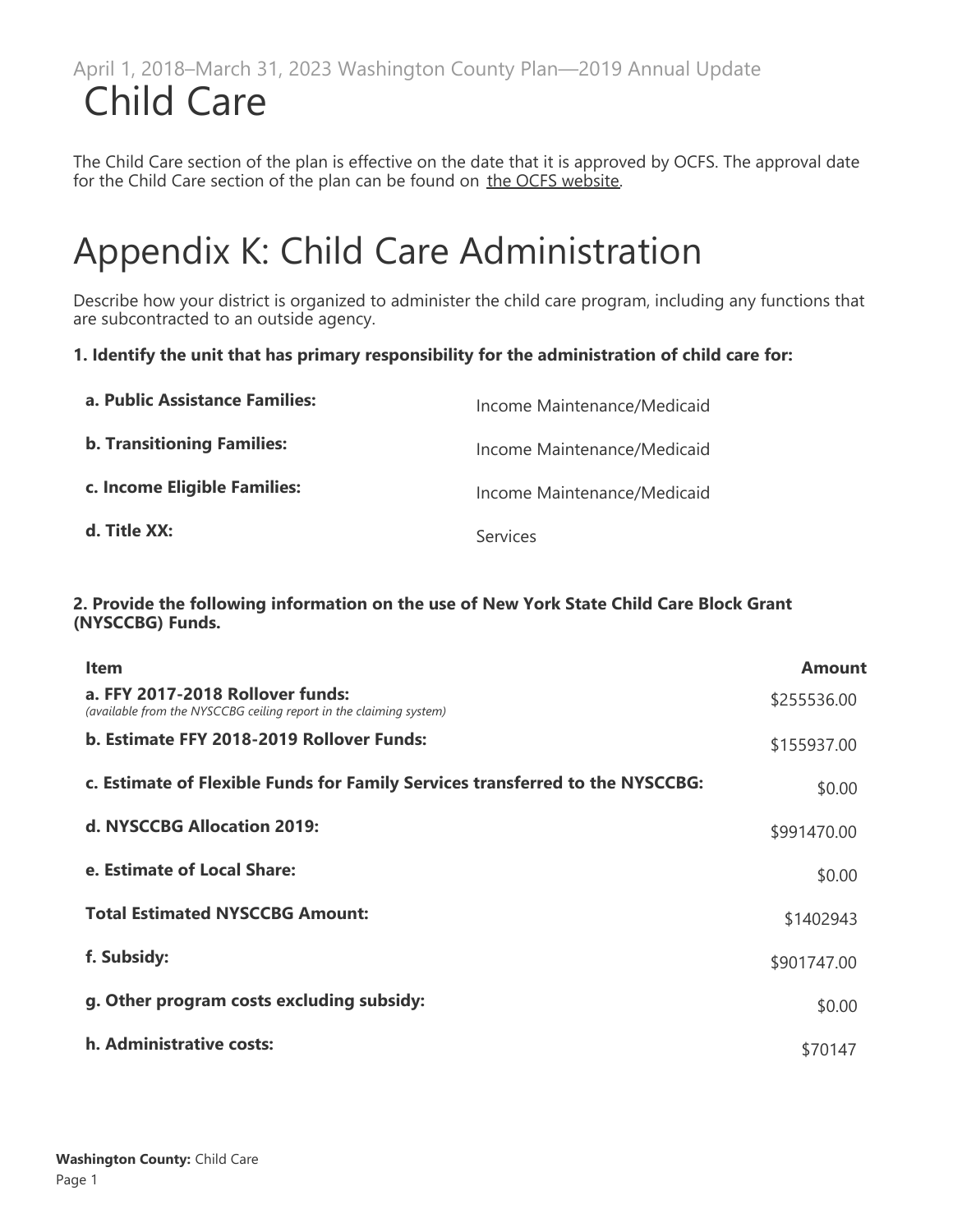**3. Does your district have a contract or formal agreement with another organization to perform any of the following functions using the NYSCCBG?**

| <b>Function</b>                                                                                                                                                                | <b>Organization</b> | <b>Amount of</b><br><b>Contract</b> |  |  |  |  |
|--------------------------------------------------------------------------------------------------------------------------------------------------------------------------------|---------------------|-------------------------------------|--|--|--|--|
| a. Subsidy eligibility screening                                                                                                                                               |                     |                                     |  |  |  |  |
| b. Determining if legally-exempt providers meet<br><b>OCFS-approved additional local standards</b><br>(must be noted in Appendix Q with the corresponding additional standard) |                     |                                     |  |  |  |  |
| c. Assistance in locating care                                                                                                                                                 |                     |                                     |  |  |  |  |
| d. Child care information systems                                                                                                                                              |                     |                                     |  |  |  |  |
| e. Payment processing                                                                                                                                                          |                     |                                     |  |  |  |  |
| f. Other<br>Please specify function:                                                                                                                                           |                     |                                     |  |  |  |  |

# Appendix L: Other Eligible Families if Funds are Available

Listed below are the optional categories of eligible families that your district can include as part of its County Plan. Select any categories your district wants to serve using the NYSCCBG funds and describe any limitations associated with the category.

| <b>Optional Categories</b>                                                                                                                                                     | <b>Option</b>               | <b>Limitations</b>                |
|--------------------------------------------------------------------------------------------------------------------------------------------------------------------------------|-----------------------------|-----------------------------------|
| 1. Public Assistance (PA) families participating in an approved<br>activity in addition to their required work activity.                                                       | $\odot$<br>Yes<br><b>No</b> |                                   |
| 2. PA families or families with incomes up to 200% of the State Income Standard when child care<br>services are needed for the child to be protected because the caretaker is: |                             |                                   |
| a) participating in an approved substance abuse treatment<br>program                                                                                                           | $\odot$<br>Yes<br>No        | participation must be<br>verified |
| b) homeless                                                                                                                                                                    | $\odot$<br>Yes<br>No        |                                   |
| c) a victim of domestic violence and participating in an<br>approved activity                                                                                                  | $\odot$<br>Yes<br>No        |                                   |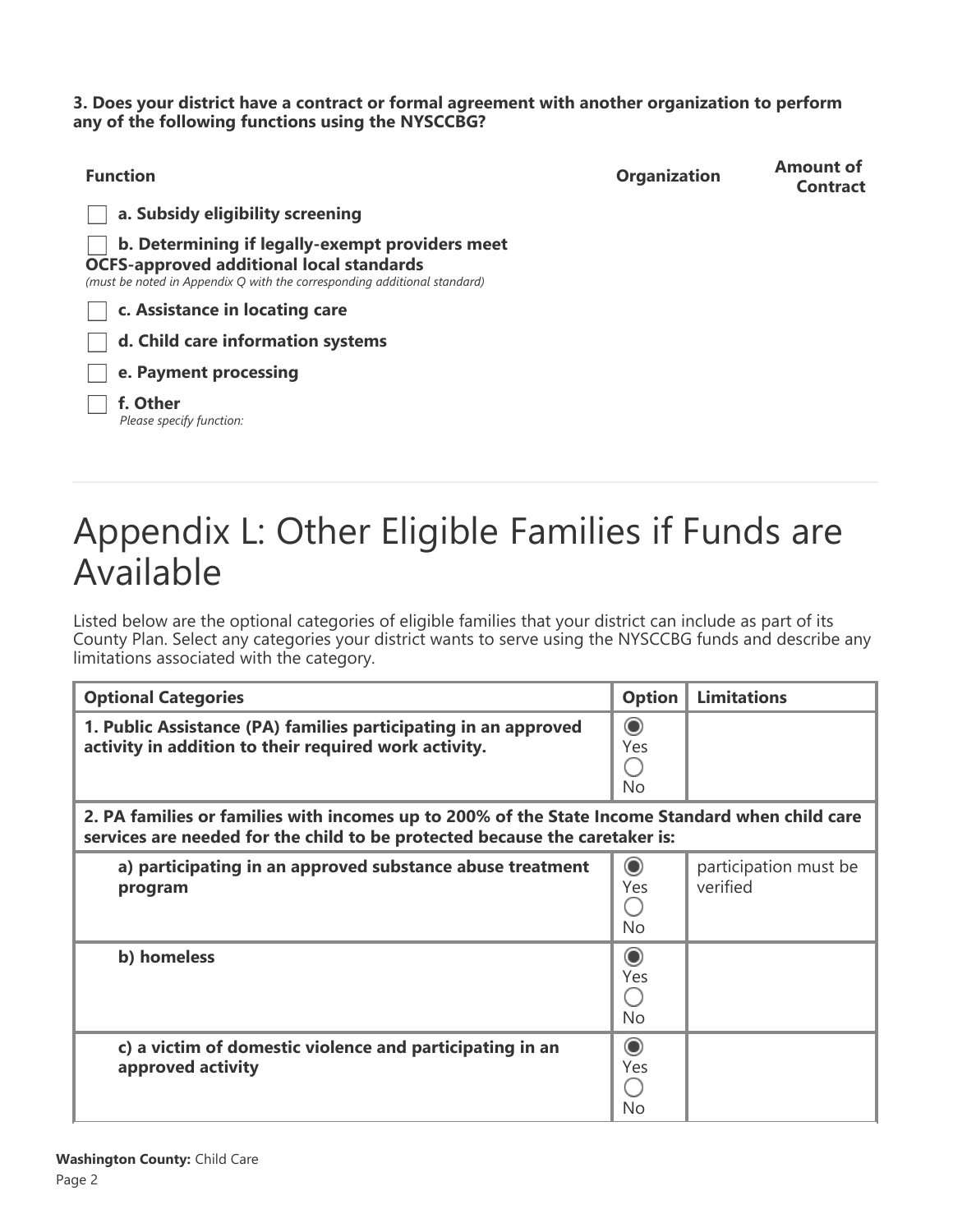| d) in an emergency situation of short duration                                                                                                                                                                                                                                                                                                                           | $\circledcirc$<br>Yes<br>∩<br><b>No</b> |                                                                                                                                             |
|--------------------------------------------------------------------------------------------------------------------------------------------------------------------------------------------------------------------------------------------------------------------------------------------------------------------------------------------------------------------------|-----------------------------------------|---------------------------------------------------------------------------------------------------------------------------------------------|
| 3. Families with an open child protective services case when<br>child care is needed to protect the child.                                                                                                                                                                                                                                                               | $\circledcirc$<br>Yes<br>O<br><b>No</b> |                                                                                                                                             |
| 4. Families with incomes up to 200% of the State Income Standard when child care services are<br>needed for the child to be protected because the child's caretaker:                                                                                                                                                                                                     |                                         |                                                                                                                                             |
| a) is physically or mentally incapacitated                                                                                                                                                                                                                                                                                                                               | $\circledcirc$<br>Yes<br>Ο<br><b>No</b> | verification of<br>condition required                                                                                                       |
| b) has family duties away from home                                                                                                                                                                                                                                                                                                                                      | $\odot$<br>Yes<br>O<br><b>No</b>        | verification of need                                                                                                                        |
| 5. Families with incomes up to 200% of the State Income<br>Standard when child care services are needed for the child's<br>caretaker to actively seek employment for a period up to six<br>months. Child care services will be available only for the portion<br>of the day the family can document is directly related to the<br>caretaker engaging in such activities. | $\odot$<br>Yes<br>∩<br><b>No</b>        | Verification of job<br>search will be<br>requested for up to<br>20 hours per week.<br>Required to make at<br>least 20 contacts each<br>week |
| 6. PA families where a sanctioned parent or caretaker relative is<br>participating in unsubsidized employment, earning wages at a<br>level equal to or greater than the minimum amount under law.                                                                                                                                                                        | $\odot$<br>Yes<br>О<br><b>No</b>        |                                                                                                                                             |
| 7. Families with incomes up to 200% of the State Income Standard when child care services are<br>needed for the child's caretaker to participate in:                                                                                                                                                                                                                     |                                         |                                                                                                                                             |
| a) a public or private educational facility providing a<br>standard high school curriculum offered by or approved by<br>the local school district                                                                                                                                                                                                                        | $\circledcirc$<br>Yes<br>О<br><b>No</b> | Verification of<br>participation will be<br>required                                                                                        |
| b) an education program that prepares an individual to<br>obtain a NYS High School equivalency diploma                                                                                                                                                                                                                                                                   | $\odot$<br>Yes<br>∩<br><b>No</b>        | Verification of<br>participation will be<br>required                                                                                        |
| c) a program providing basic remedial education in the<br>areas of reading, writing, mathematics, and oral<br>communications for individuals functioning below the ninth<br>month of the eighth-grade level                                                                                                                                                              | $\circledcirc$<br>Yes<br>О<br>No        | Verification of<br>participation will be<br>required                                                                                        |
| d) a program providing literacy training designed to help<br>individuals improve their ability to read and write                                                                                                                                                                                                                                                         | $\odot$<br>Yes<br>О<br><b>No</b>        | Verification of<br>participation will be<br>required                                                                                        |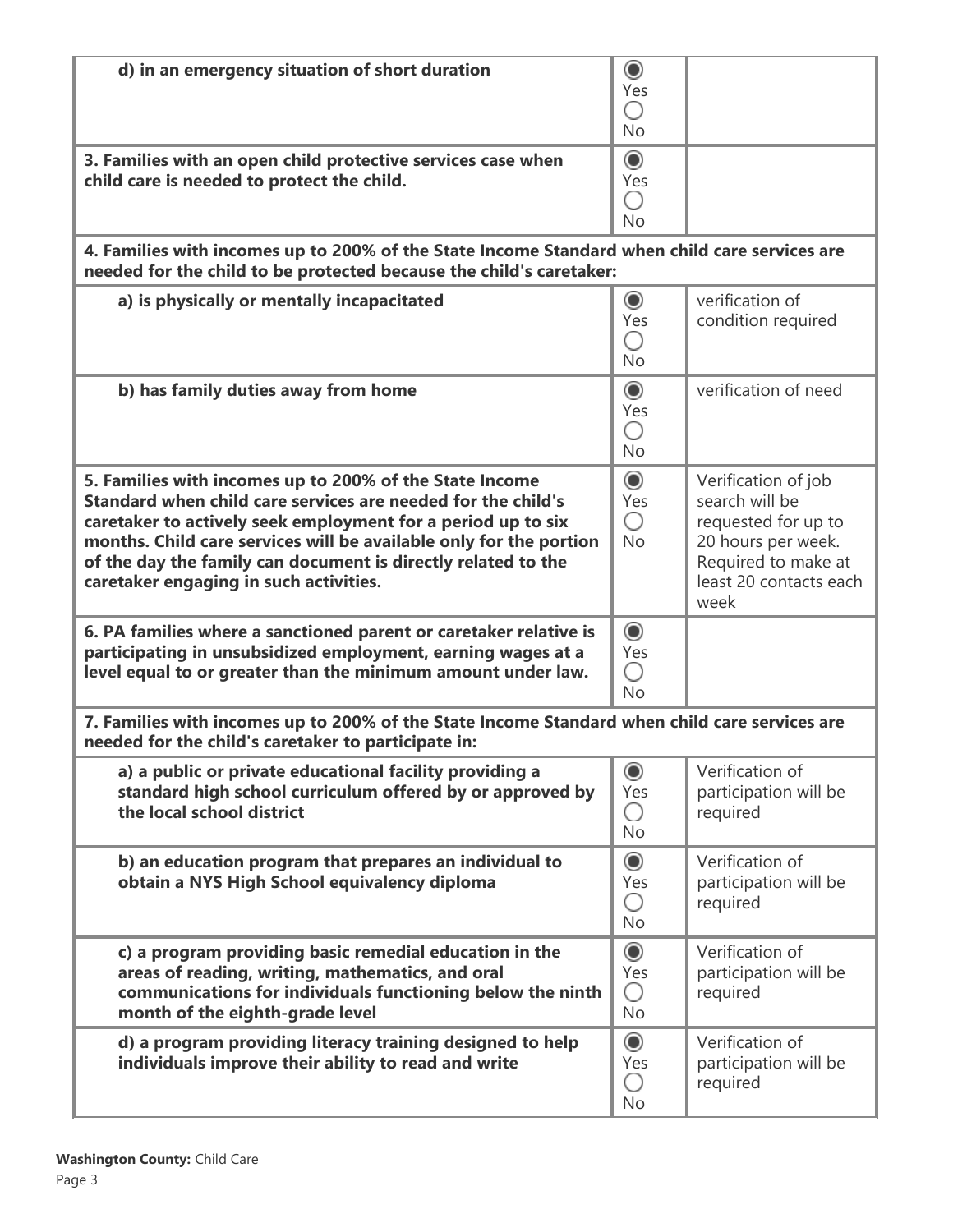| e) an English as a second language (ESL) instructional<br>program designed to develop skills in listening, speaking,<br>reading, and writing the English language for individuals<br>whose primary language is other than English                                                                                                                                                                                                                                                                                                                                                         | $\odot$<br>Yes<br>О<br><b>No</b>        | Verification of<br>participation will be<br>required                                                                                              |
|-------------------------------------------------------------------------------------------------------------------------------------------------------------------------------------------------------------------------------------------------------------------------------------------------------------------------------------------------------------------------------------------------------------------------------------------------------------------------------------------------------------------------------------------------------------------------------------------|-----------------------------------------|---------------------------------------------------------------------------------------------------------------------------------------------------|
| f) a two-year full-time degree granting program at a<br>community college, a two-year college, or an<br>undergraduate college with a specific vocational goal<br>leading to an associate's degree or certificate of completion                                                                                                                                                                                                                                                                                                                                                            | Ο<br>Yes<br>$\circledcirc$<br><b>No</b> |                                                                                                                                                   |
| g) a training program, which has a specific occupational<br>goal and is conducted by an institution other than a college<br>or university that is licensed or approved by the State<br><b>Education Department</b>                                                                                                                                                                                                                                                                                                                                                                        | $\odot$<br>Yes<br>O<br>No               | Verification of<br>enrollment, specific<br>goal and attendance<br>will be required. In<br>addition, maintaining<br>a passing grade is<br>required |
| h) a prevocational skill training program such as a basic<br>education and literacy training program                                                                                                                                                                                                                                                                                                                                                                                                                                                                                      | $\odot$<br>Yes<br>O<br><b>No</b>        | Verification of<br>enrollment and<br>participation will be<br>required                                                                            |
| i) a demonstration project designed for vocational training<br>or other project approved by the Department of Labor                                                                                                                                                                                                                                                                                                                                                                                                                                                                       | $\odot$<br>Yes<br>O<br><b>No</b>        | Verification of<br>enrollment and<br>participation will be<br>required.                                                                           |
| Note: The caretaker must complete the selected programs listed<br>within 30 consecutive calendar months. The caretaker cannot<br>enroll in more than one program.                                                                                                                                                                                                                                                                                                                                                                                                                         |                                         |                                                                                                                                                   |
| 8. PA recipients or low-income families with incomes up to<br>200% of the State Income Standard who are satisfactorily<br>participating in a two-year program other than one with a<br>specific vocational sequence (leading to an associate's degree<br>or certificate of completion and that is reasonably expected to<br>lead to an improvement in the caretaker's earning capacity) if<br>the caretaker is also working at least 17 <sup>1</sup> / <sub>2</sub> hours per week. The<br>caretaker must demonstrate his or her ability to successfully<br>complete the course of study. | О<br>Yes<br>$\odot$<br><b>No</b>        |                                                                                                                                                   |
| 9. PA recipients or low-income families with incomes up to<br>200% of the State Income Standard who are satisfactorily<br>participating in a two-year college or university program (other<br>than one with a specific vocational sequence) leading to an<br>associate's degree or a certificate of completion that is<br>reasonably expected to lead to an improvement in the<br>caretaker's earning capacity if the caretaker is also working at<br>least 171/2 hours per week. The caretaker must demonstrate his<br>or her ability to successfully complete the course of study.      | $\odot$<br>Yes<br>O<br><b>No</b>        | Verification of<br>enrollment, specific<br>goal and attendance<br>will be required. In<br>addition, maintaining<br>a passing grade is<br>required |
| 10. PA recipients or low-income families with incomes up to<br>200% of the State Income Standard who are satisfactorily<br>participating in a four-year college or university program<br>leading to a bachelor's degree and that is reasonably expected<br>to lead to an improvement in the caretaker's earning capacity if<br>the caretaker is also working at least $17\frac{1}{2}$ hours per week. The                                                                                                                                                                                 | O<br>Yes<br>$\odot$<br><b>No</b>        |                                                                                                                                                   |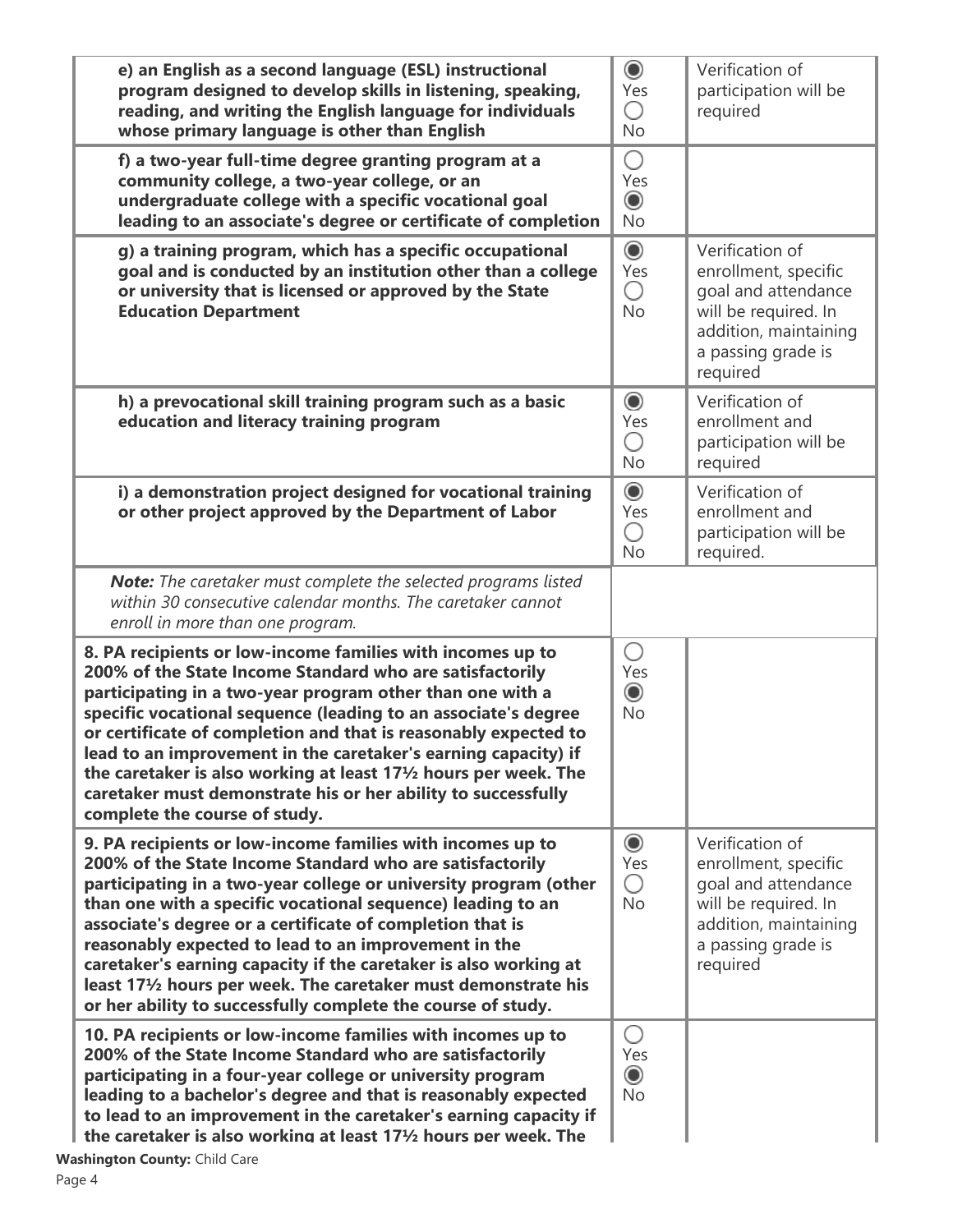| caretaker must demonstrate his or her ability to successfully<br>complete the course of study.                                                                                                                                                                                                                                                                                                                                                                                                                                                                                              |                             |  |
|---------------------------------------------------------------------------------------------------------------------------------------------------------------------------------------------------------------------------------------------------------------------------------------------------------------------------------------------------------------------------------------------------------------------------------------------------------------------------------------------------------------------------------------------------------------------------------------------|-----------------------------|--|
| 11. Families with incomes up to the 200% of the State Income<br>Standard when child care services are needed for the child's<br>caretaker to participate in a program to train workers in an<br>employment field that currently is or is likely to be in demand<br>in the future, if the caretaker documents that he or she is a<br>dislocated worker and is currently registered in such a program,<br>provided that child care services are only used for the portion<br>of the day the caretaker is able to document is directly related<br>to the caretaker engaging in such a program. | Yes<br>$\odot$<br><b>No</b> |  |

## Appendix M #1: Reasonable Distance, Recertification Period, Family Share, Very Low Income, Federal and Local Priorities

#### **I. Reasonable Distance**

Define "reasonable distance" based on community standards for determining accessible child care.

1. The following defines "reasonable distance":

Washington County Department of Social Services is required to define "reasonable distance" for the purpose of determining whether child care is accessible. In view of the rural nature of our county and the limited availability of public transportation, we have determined that it is reasonable to expect a participant to be able to access child care in the town or village where they have chosen to reside.

2. Describe any steps/consultations made to arrive at your definition:

"Reasonable Distance" was determined at this level as being consistent with the levels established by work programs and area school policies around transporting children of school age.

#### **II. Recertification Period**

**The district's recertification period for low income child care cases is every:**

Six months

 $\bigcirc$  Twelve months

#### **III. Family Share**

"Family Share" is the weekly amount paid towards the costs of the child care services by the child's parent or caretaker. Your district must select a family share percentage from 10% to 35% to use in calculating the amount of family share. The weekly family share of child care costs is calculated by applying the family share percentage against the amount of the family's annual gross income that is in excess of the State Income Standard divided by 52.

Family Share Percentage selected by the district: **Washington County:** Child Care Page 5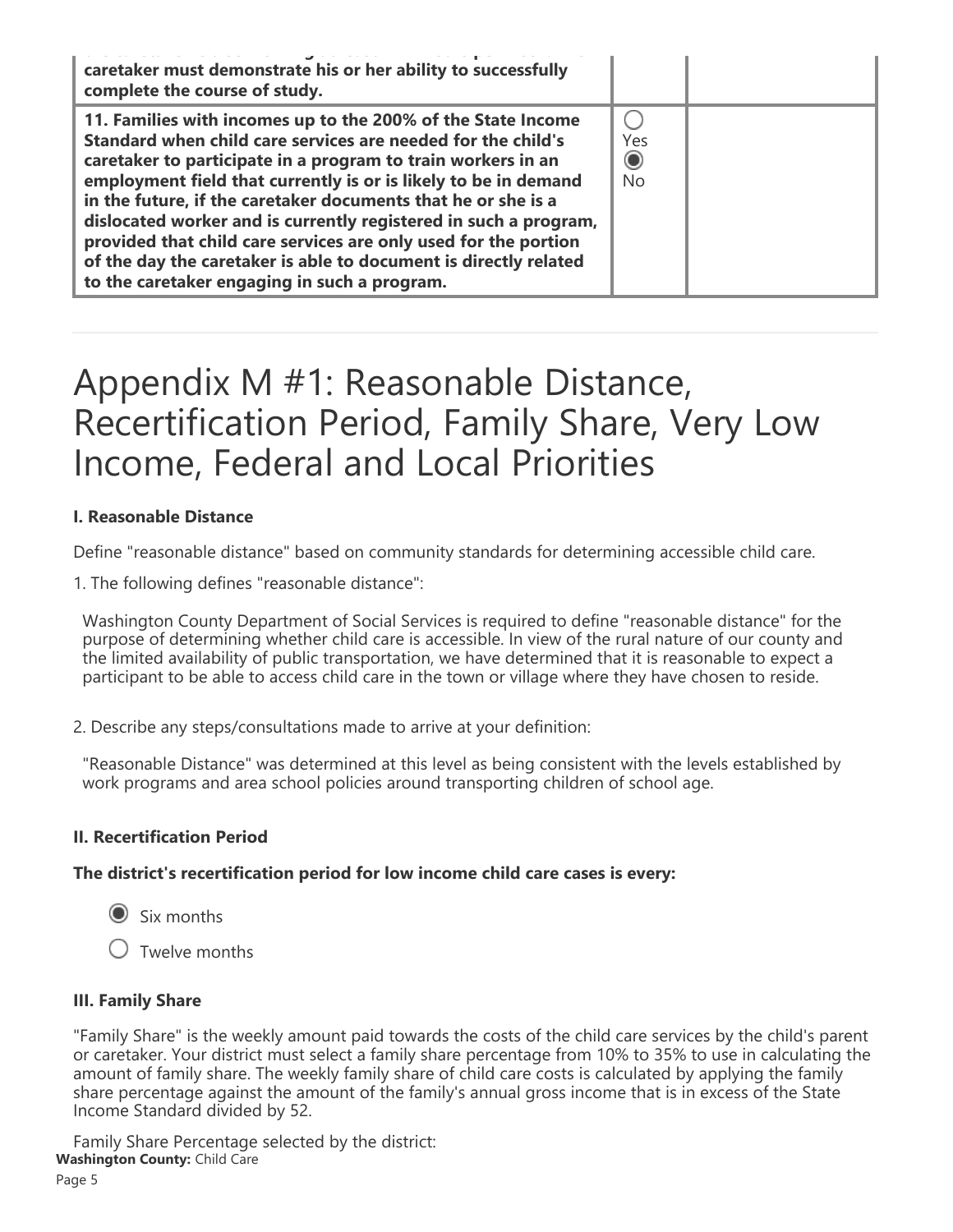25%

Additional Description of this Family Share Percentage:

*Note: The family share percentage selected here must match the percentage entered in the Program Matrix in the Welfare Management System (WMS).*

#### **IV. Very Low Income**

Define "very low income" as it is used in determining priorities for child care benefits.

"Very Low Income" is defined as **185%** of the State Income Standard.

#### **V. Federal and Local Priorities**

1. The district must rank the federally mandated priorities. Cases that are ranked 1 have the highest priority for receiving child care assistance. These rankings apply to case closings and case openings.

#### **a. Very low income as defined in Section IV:**

| Rank 1            |
|-------------------|
| $\sqrt{2}$ Rank 2 |
| Rank 3            |

**b. Families with incomes up to 200% of the State Income Standard that have a child with special needs and a need for child care:**

| Rank 1 |
|--------|
| Rank 2 |
| Rank 3 |

**c. Families with incomes up to 200% of the State Income Standard that are experiencing homelessness:**



#### **2. Does the district have local priorities?**



If yes, list them below and rank beginning with Rank 4.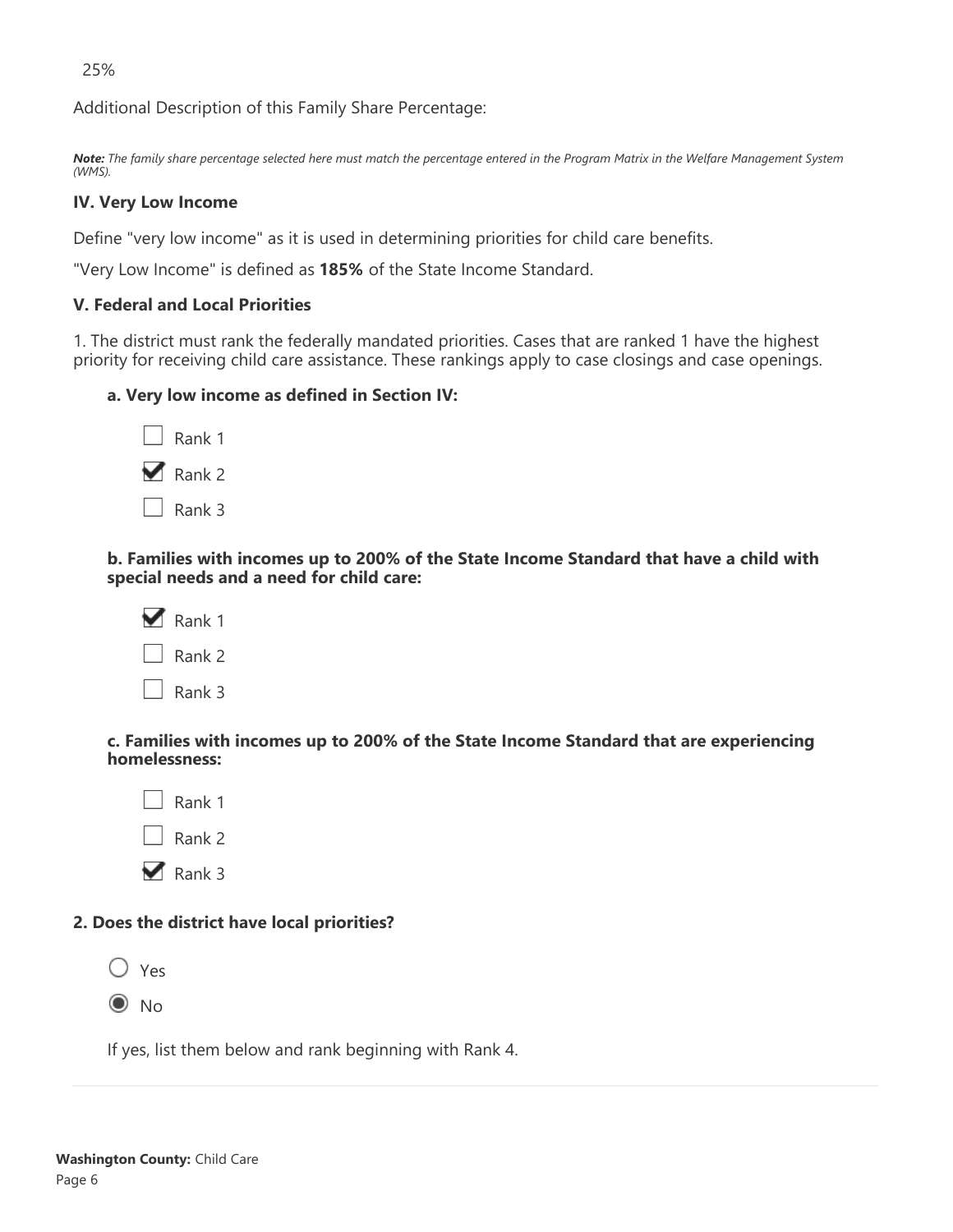# Appendix M #2: Case Openings, Case Closings, and Waiting List

#### **I. Case Openings When Funds Are Limited**

If a social services district does not have sufficient funds to provide child care services to all families who are applying, the district may decide to open certain categories of families as funds become available. The district must open federal priorities first. If the district identified local priorities, they must be opened next. **After the federal and local priorities,** identify the basis upon which the district will open cases if funds become available. Select one of the options listed below and describe the process for opening.

1. Open cases based on **FIRST COME, FIRST SERVED**.

2. Open cases based on **INCOME**.

3. Open cases based on **CATEGORY OF FAMILY**.

4. Open cases based on **INCOME** *AND* **CATEGORY OF FAMILY**.

5. Open cases based on **OTHER CRITERIA**.

Describe the criteria the district will use to select cases to be opened:

"Any funds remaining after meeting the child care needs of the guaranteed population will be made available in the order listed below".

1. Families with income of up to 200% of the SIS with an eligible child with special needs or under court supervision to enable a parent or caretaker to engage in work or participate in activities required by the district including orientation assessment or work activities defined in 12 NYCRR part 13.

2. All families whose income falls between 100% and 175% of the SIS

3. All families whose income falls between 175% and 200% of the SIS

4. Cash Assistance families or families with income up to 200% of SIS when the caretaker is in an emergency situation of short duration including homelessness.

5. Families with an open CPS case and care is needed to protect the child.

6. Cash assistance families or families with income up to 200% of SIS when the caretaker is participating in an approved substance abuse program.

7. Cash Assistance families or families up to 200% of the SIS when the caretaker is a victim of domestic violence.

8. Families with income up to 200% of the SIS when the child care services are needed because the child's caretaker is physically or mentally incapacitated.

9. Cash Assistance families participating in an approved activity in addition to their required activity.

10. Families with income up to 200% when the childcare services are needed for the child caretaker to actively seek employment for a period up to 6 months.

11. Families with income up to 200% of SIS when the childcare services are needed for the child caretaker to participate in an approved educational or vocational activity.

12. Families with income up to 200% of the SIS when child care services are needed because the child's caretaker has family duties away from home.

13. Cash assistance household where a sanctioned parent is participating in unsubsidized employment and earning wages equal to or greater than the minimum wage established by law.

**Washington County:** Child Care

Page 7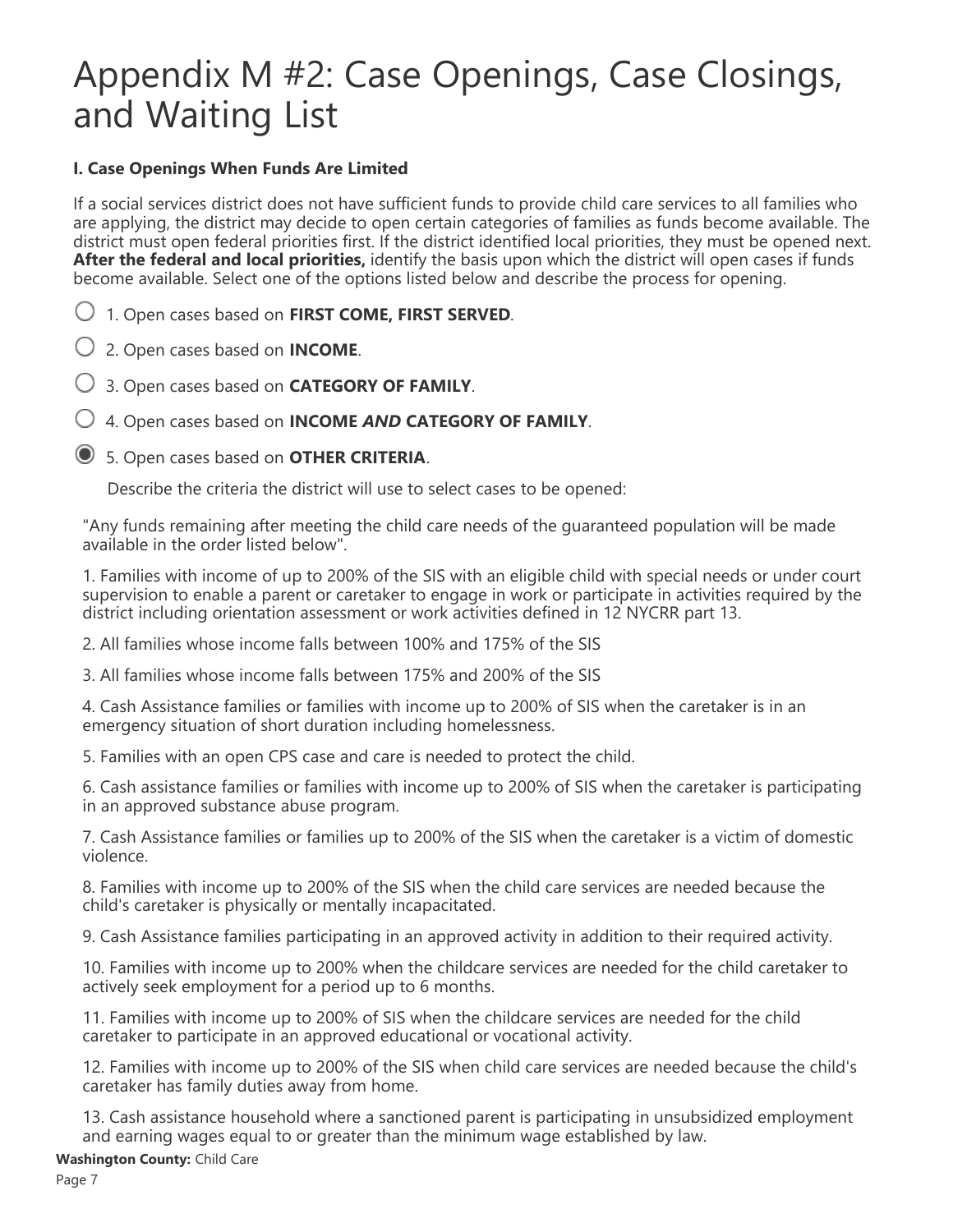#### **II. Case Closings When Sufficient Funds Are Not Available**

If a social services district does not have sufficient funds to continue to provide child care assistance to all families in its current caseload, the district may decide to discontinue child care assistance to certain categories of families. The district must close federal priorities last. If the district identified local priorities, they must be closed next to last. **After the federal and local priorities,** describe the basis upon which the district will close cases if sufficient funds are not available.

**If no priorities are established beyond the federally mandated priorities** and all funds are committed, case closings for families that are not eligible under a child care guarantee and are not under a federally mandated priority must be based on the length of time they have received services (must choose #1 below).

Select one of the options listed below and describe the process for closing.

1. Close cases based on **AMOUNT OF TIME** receiving child care services.

#### **If closing based on amount of time…**

 $\bigcirc$  The district will close cases starting from the shortest time receiving child care services to the longest time.

 The district will close cases starting from the longest time receiving child care services to the shortest time.

- 2. Close cases based on **INCOME**.
- 3. Close cases based on **CATEGORY OF FAMILY**.
- 4. Close cases based on **INCOME** *AND* **CATEGORY OF FAMILY**.
- 5. Close cases based on **OTHER CRITERIA**.

#### **III. Waiting List**

The district will establish a waiting list when there are not sufficient funds to open all eligible cases.



Yes

### Appendix M #3: Fraud and Abuse Control Activities and Inspections

#### **I. Fraud and Abuse Control Activities**

1. Describe below the criteria the district will use to determine which child care subsidy applications suggest a higher than acceptable risk for fraudulent or erroneous child care subsidy payments in addition to procedures for referring such applications to the district's front-end detection system.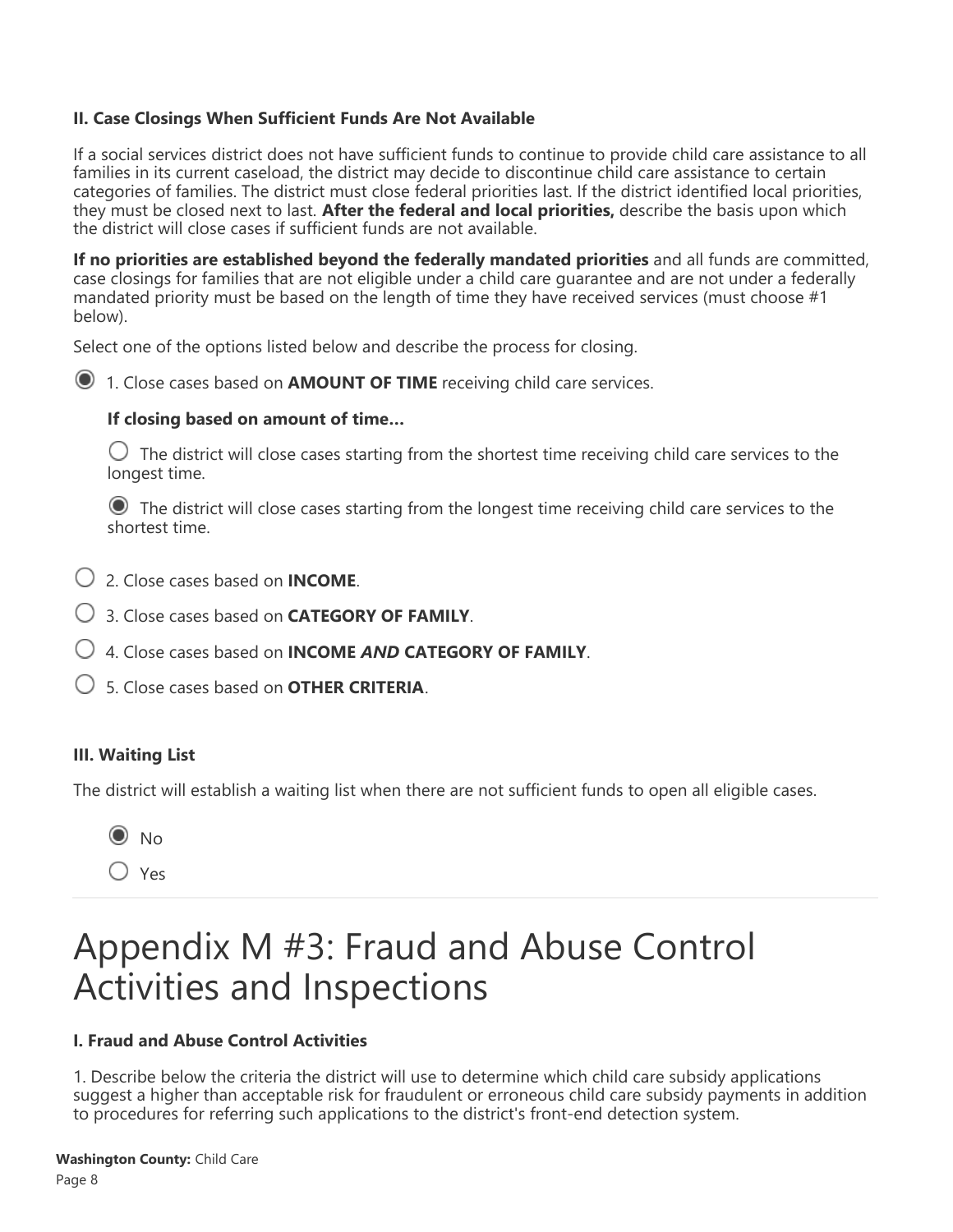- 1. Self employed without adequate business records.
- 2. Spouse or parent of child recently left the household.
- 3. Documents or information provided inconsistent with the application such as different name used.
- 4. A prior history of denial, case closing or overpayment resulting from an investigation.
- 5. Application that is inconsistent with prior case.
- 6. No absent parent information or information that is inconsistent with the application.

2. Describe the sampling methodology used to determine which cases will require verification of an applicant's or recipient's continued need for child care, including, as applicable, verification of participation in employment, education, or other required activities. *The district cannot use criteria such as the age of provider, the gender of provider, a post office box address, or evidence that the child lives in the same residence as the provider as indicators in drawing the sample.*

The sampling methodology being used to determine which cases will require verification of an applicant or recipient's continued need for child care will be a review of 100% of all cases. This will be done at opening and at recertification, which is done every 6 months for both TA and non-TA cases.

3. Describe the sampling methodology used to determine which providers of subsidized child care services will be reviewed for the purpose of comparing the child care provider's attendance forms for children receiving subsidized child care services with any Child and Adult Care Food Program inspection forms to verify that child care was actually provided on the days listed on the attendance forms.

Washington County has 42 child care providers who participate in CACFP. The district will look at only providers who participate in CACFP and provide care for one or more subsidized children. The district will review 15cases quarterly. If the provider has been reviewed previously in the last year, they will not be reviewed. When a provider is selected the district will look to see when the last time (specific date or dates) that the provider was inspected by CACFP and what children they saw during the inspection. The district will review attendance forms received by the Agency and compare them to the CACFP form to verify attendance. Any discrepancies will be further investigated by the district.

#### **II. Inspections of Child Care Provider Records and Premises**

The district may choose to make announced or unannounced inspections of the records and premises of any provider/program that provides child care for subsidized children to determine if the child care provider is in compliance with applicable laws and regulations and any additional requirements imposed on such a provider by the social services district per 18 NYCRR §415.4(h)(3).

The district has the right to make inspections *prior to subsidized children receiving care* of any child care provider, including care in a home, to determine whether the child care provider is in compliance with applicable laws and regulations and any additional requirements imposed on such a provider by the district.

The district must report violations of regulations as follows:

- 1. Violations by a licensed or registered child care provider must be reported to the applicable Office of Children and Families (OCFS) Regional Office.
- 2. Violations by an enrolled or enrolling legally-exempt child care provider must be reported to the applicable Enrollment Agency.

#### **Does the district choose to make inspections of such child care providers/programs?**

 $\odot$  No.

 $\bigcup$  Yes. Provide the details of your inspections plan below.

**Washington County:** Child Care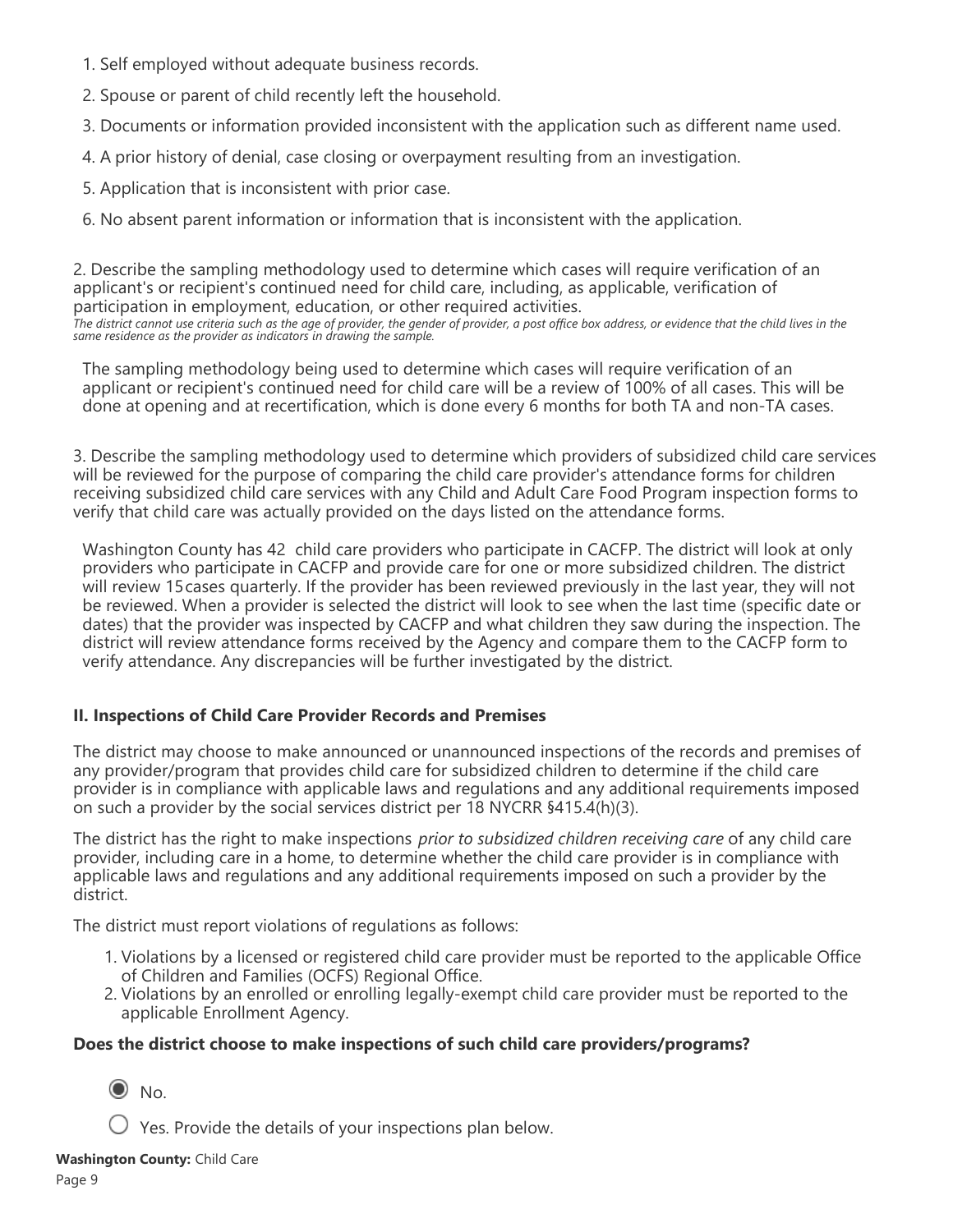#### **The following** *types* **of subsidized child care providers/programs are subject to this requirement:**

| <b>Legally-Exempt Child Care</b>                                             |
|------------------------------------------------------------------------------|
| In-Home                                                                      |
| Family Child Care                                                            |
| Group programs not operating under the auspices of another government agency |
| Group programs operating under the auspices of another government agency     |
| <b>Licensed or Registered Child Care</b>                                     |
| Family Day Care                                                              |
| Registered School-Age Child Care                                             |
| Group Family Day Care                                                        |
| Day Care Centers                                                             |
| <b>Small Day Care Centers</b>                                                |

# Appendix N: District Options

Districts have some flexibility to administer their child care subsidy programs to meet local needs. Districts must complete Question I below. Note that all districts must complete the differential payment rate table in Appendix T.

#### **I. The district selects:**

 $\bigcirc$  None of the options below



#### **II. Districts must check the options that will be included in the district's county plan and complete the appropriate appendix for any option checked below.**

 $\Box$  1. The district has chosen to establish funding set-asides for NYSCCBG (complete Appendix O).

|  |              |  |  |  |  |  |  |  |  |  | $\Box$ 2. The district has chosen to use Title XX funds for the provision of child care services (complete |  |  |  |  |
|--|--------------|--|--|--|--|--|--|--|--|--|------------------------------------------------------------------------------------------------------------|--|--|--|--|
|  | Appendix P). |  |  |  |  |  |  |  |  |  |                                                                                                            |  |  |  |  |

|  |              |  |  |  | $\Box$ 3. The district has chosen to establish additional local standards for child care providers (complete |  |  |  |  |  |  |
|--|--------------|--|--|--|--------------------------------------------------------------------------------------------------------------|--|--|--|--|--|--|
|  | Appendix Q). |  |  |  |                                                                                                              |  |  |  |  |  |  |

4. The district has chosen to make payments to child care providers for absences (complete Appendix R).

5. The district has chosen to make payments to child care providers for program closures (complete Appendix S).

**Washington County:** Child Care Page 10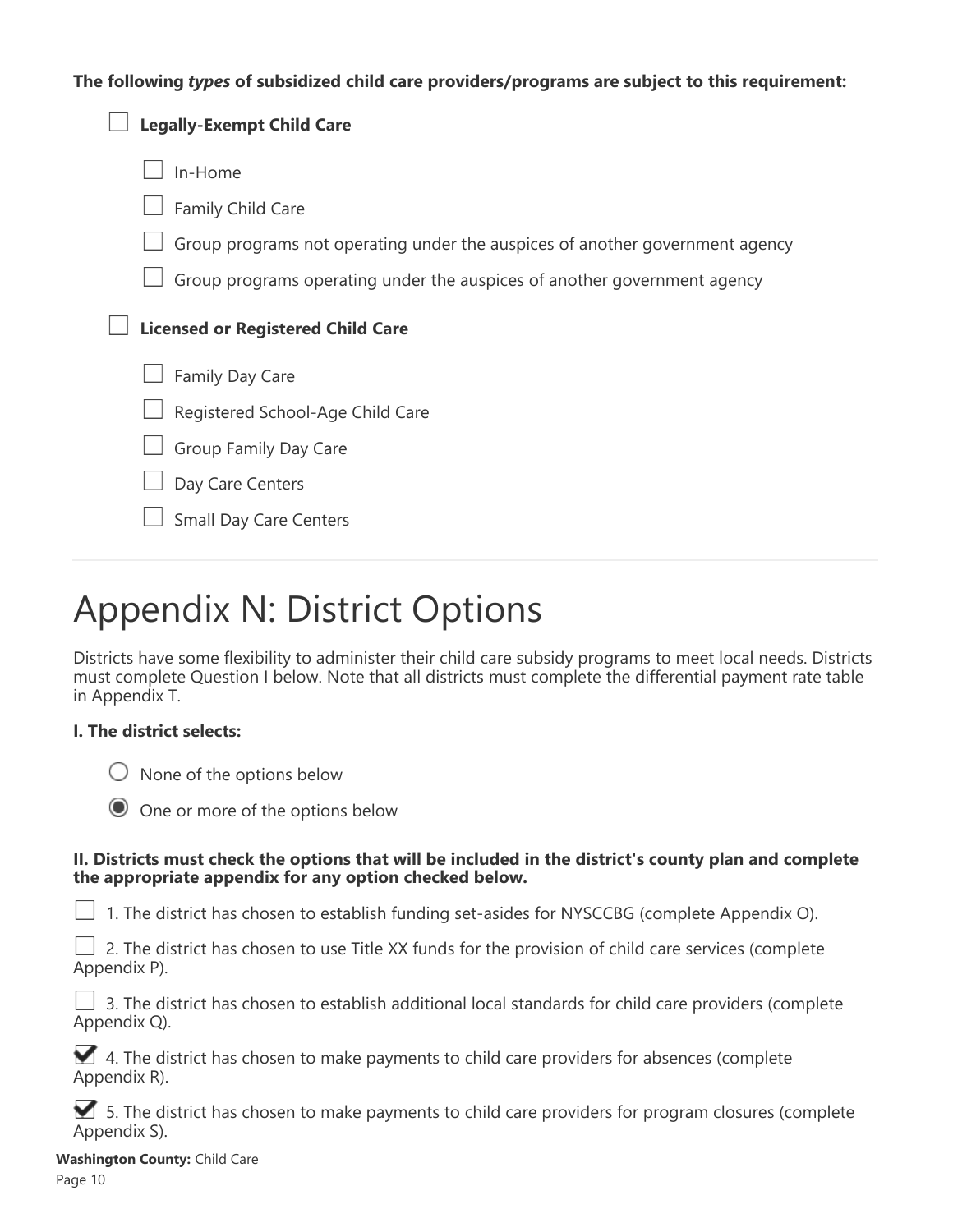6. The district has chosen to pay for transportation to and from a child care provider (complete Appendix T).

7. The district has chosen to pay a differential rate for licensed or registered child care providers that have been accredited by a nationally recognized child care organization (complete Appendix T).

8. The district has chosen to pay a differential rate above the required 5% minimum differential rate for child care services during non-traditional hours (complete Appendix T).

9. The district has chosen to pay a differential rate for child care providers caring for children experiencing homelessness above the required minimum differential rate (complete Appendix T).

 $\Box$  10. The district has chosen to pay a differential rate in excess of the 25% maximum differential rate for child care providers that qualify for multiple differential rates to allow sufficient access to child care providers or services within the district (complete Appendix T).

 11. The district has chosen to pay up to 75% of the enhanced market rate for legally-exempt family and in-home child care providers who have completed 10 hours of training, which has been verified by the Legally-Exempt Caregiver Enrollment Agency (complete Appendix T).

12. The district has chosen to pay an enhanced market rate for eligible legally-exempt group child care programs that meet required health and/or training requirements (complete Appendix T).

13. The district has chosen to pay for child care services while a caretaker who works the second or third shift sleeps (complete Appendix T).

 $\blacksquare$  14. The district has chosen to make payments to child care providers who provide child care services exceeding 24 consecutive hours (complete Appendix U).

15. The district has chosen to include 18-, 19- or 20-year-olds in the Child Care Services Unit (complete Appendix U).

 $\Box$  16. The district requests a waiver from one or more regulatory provisions. Waivers are limited to those regulatory standards that are not specifically included in law (complete Appendix U).

 $\blacksquare$  17. The district has chosen to pay for breaks in activity for low income families (non-public assistance families) (complete Appendix U).

 18. The district has chosen to use local equivalent(s) of OCFS required form(s). Prior to using a local equivalent form the district must obtain OCFS, Division of Child Care Services (DCCS) written approval. **Any previous approvals for local equivalent forms will not be carried forward into this county plan. Therefore, any local equivalent forms a district wishes to establish or renew must be included in this plan and will be subject to review and approval by OCFS.**

List below the names and upload copies of the local equivalent form(s) that the district would like to use.

19. The district elects to use the OCFS-6025, Application for Child Care Assistance. The local district may add the district name and contact information to the form.

# Appendix O: Funding Set-Asides I. Total NYSCCBG Block Grant Amount, Including Local Funds

**Washington County:** Child Care Page 11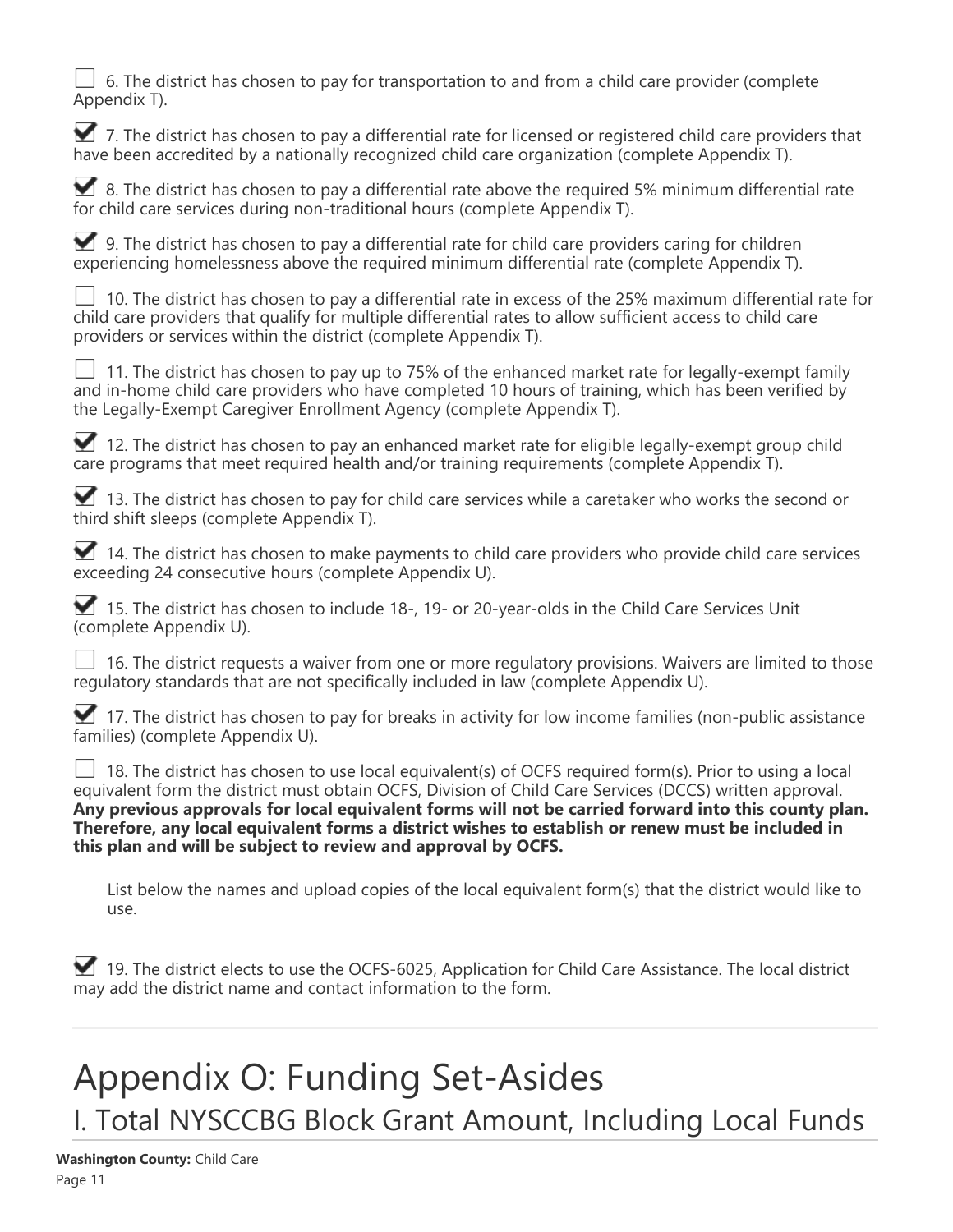| <b>Category</b>                    | <b>Amount</b> |
|------------------------------------|---------------|
|                                    | \$            |
|                                    | \$            |
|                                    | \$            |
|                                    | \$            |
|                                    | \$            |
| <b>Total Set-Asides (NYSCCBG):</b> | \$            |

### Describe the rationale behind specific set-aside amounts from the NYSCCBG (e.g., estimated number of children) for each category.

| Category:    |  |  |
|--------------|--|--|
| Description: |  |  |
|              |  |  |
| Category:    |  |  |
| Description: |  |  |
|              |  |  |
| Category:    |  |  |
| Description: |  |  |
|              |  |  |
| Category:    |  |  |
| Description: |  |  |

### II. The following amounts are set aside for specific priorities from the Title XX block grant:

| <b>Category</b> | <b>Amount</b> |
|-----------------|---------------|
|                 |               |
|                 |               |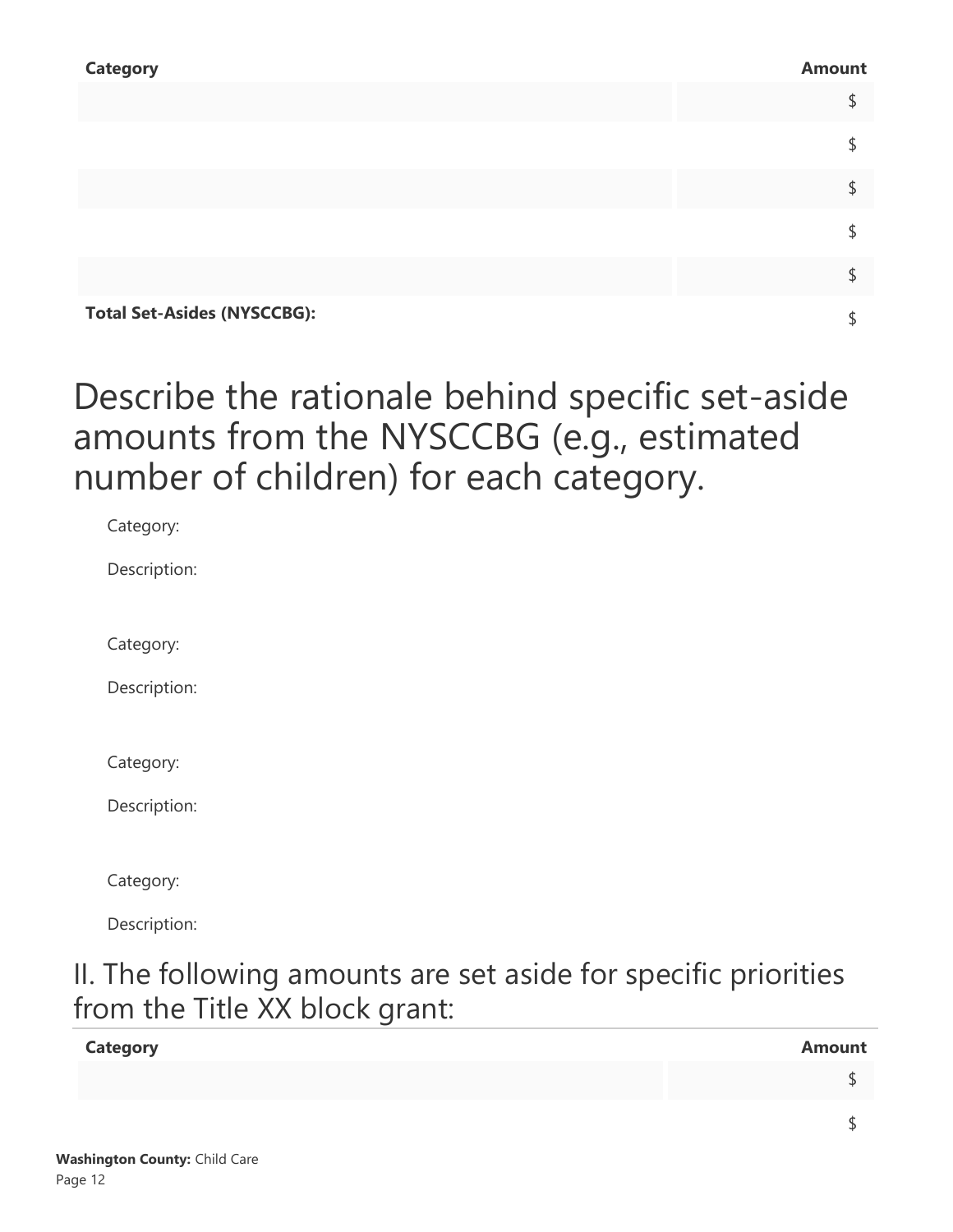## Describe the rationale behind specific amounts set aside from the Title XX block grant (e.g., estimated number of children) for each category.

| Category:    |
|--------------|
| Description: |
|              |
| Category:    |
| Description: |
|              |
| Category:    |
| Description: |

# Appendix P: Title XX Child Care

1. Enter the projected total of Title XX expenditures for the plan's duration: **\$**

Indicate the financial eligibility limits (percentage of State Income Standard) your district will apply based on family size. Maximum reimbursable limits are 275% for a family of one or two, 255% for a family of three, and 225% for a family of four or more. Districts that are utilizing Title XX funds only for child protective and/or preventive child care services must not enter financial eligibility limits as these services are offered without regard to income.

| <b>Family Size</b>  | <b>Eligibility Limit</b> |
|---------------------|--------------------------|
| <b>Two People</b>   | $\%$                     |
| <b>Three People</b> | $\%$                     |
| <b>Four People</b>  | %                        |

### **2. Programmatic Eligibility for Income Eligible Families (check all that apply)**

|         | $\Box$ Employment                    |
|---------|--------------------------------------|
|         | <b>Washington County:</b> Child Care |
| Page 13 |                                      |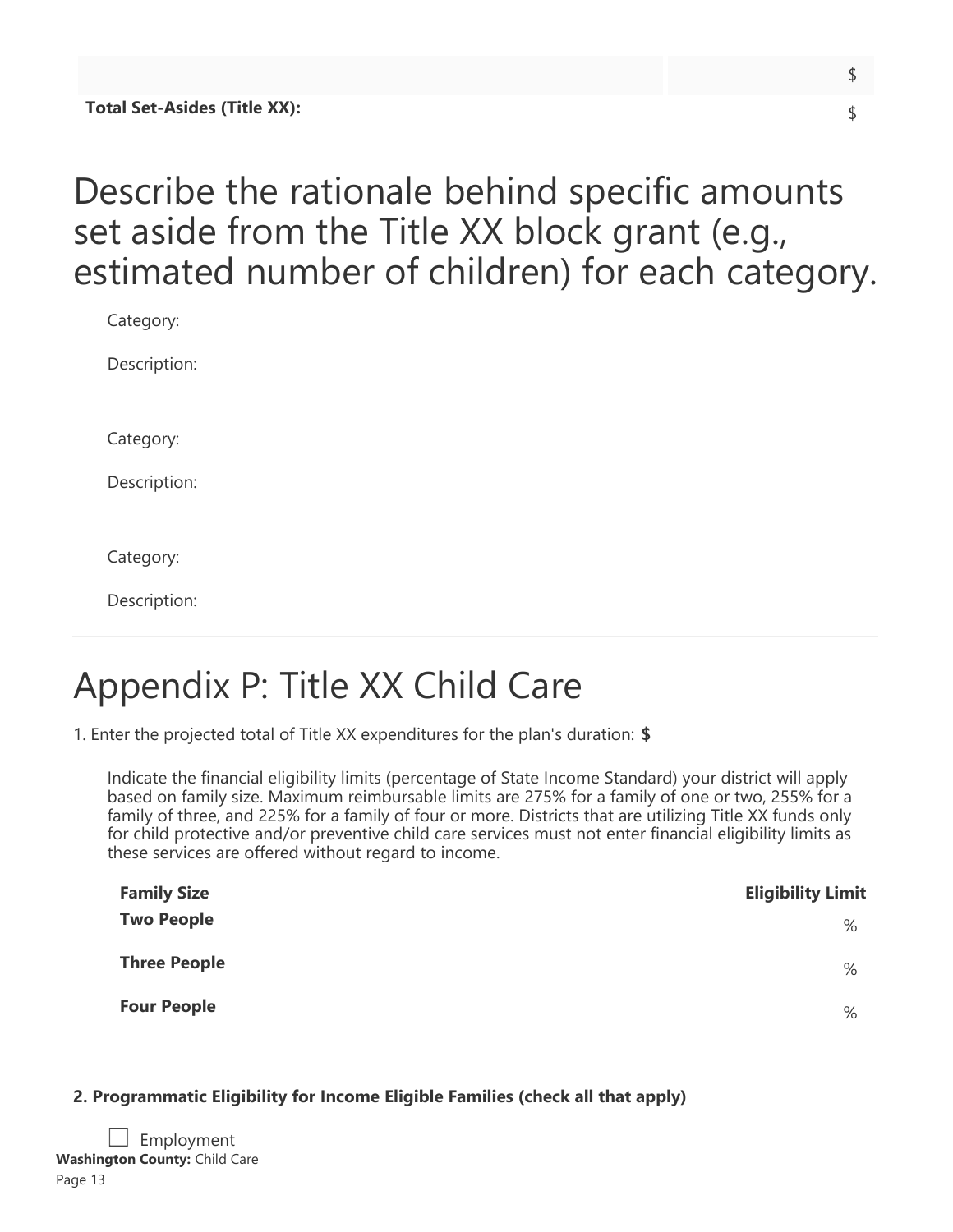Seeking employment

- Homelessness
- $\perp$  Education / training
- Illness / incapacity
- Domestic violence
- Emergency situation of short duration
- Participating in an approved substance abuse treatment program

### **3. Does the district apply any limitations to the programmatic eligibility criteria?**

- $\bigcirc$  Yes
- $\bigcirc$  No

If yes, describe eligibility criteria:

### **4. Does the district prioritize certain eligible families for Title XX funding?**

- Yes
- $O$  No

If yes, describe which families will receive priority:

### **5. Does the district use Title XX funds for child care for open child protective services cases?**

- $\bigcirc$  Yes
- $O$  No

### **6. Does the district use Title XX funds for child care for open child preventive services cases?**

- Yes
- $\bigcirc$  No

# Appendix Q: Additional Local Standards for Child Care Providers

The district may propose local standards in addition to the State standards for legally-exempt providers who will receive child care subsidies issued by the district. This appendix must be completed for **each** additional local standard that the district wants to implement.

The district must coordinate with the local Enrollment Agency, including, but not limited to: **Washington County:** Child Care

Page 14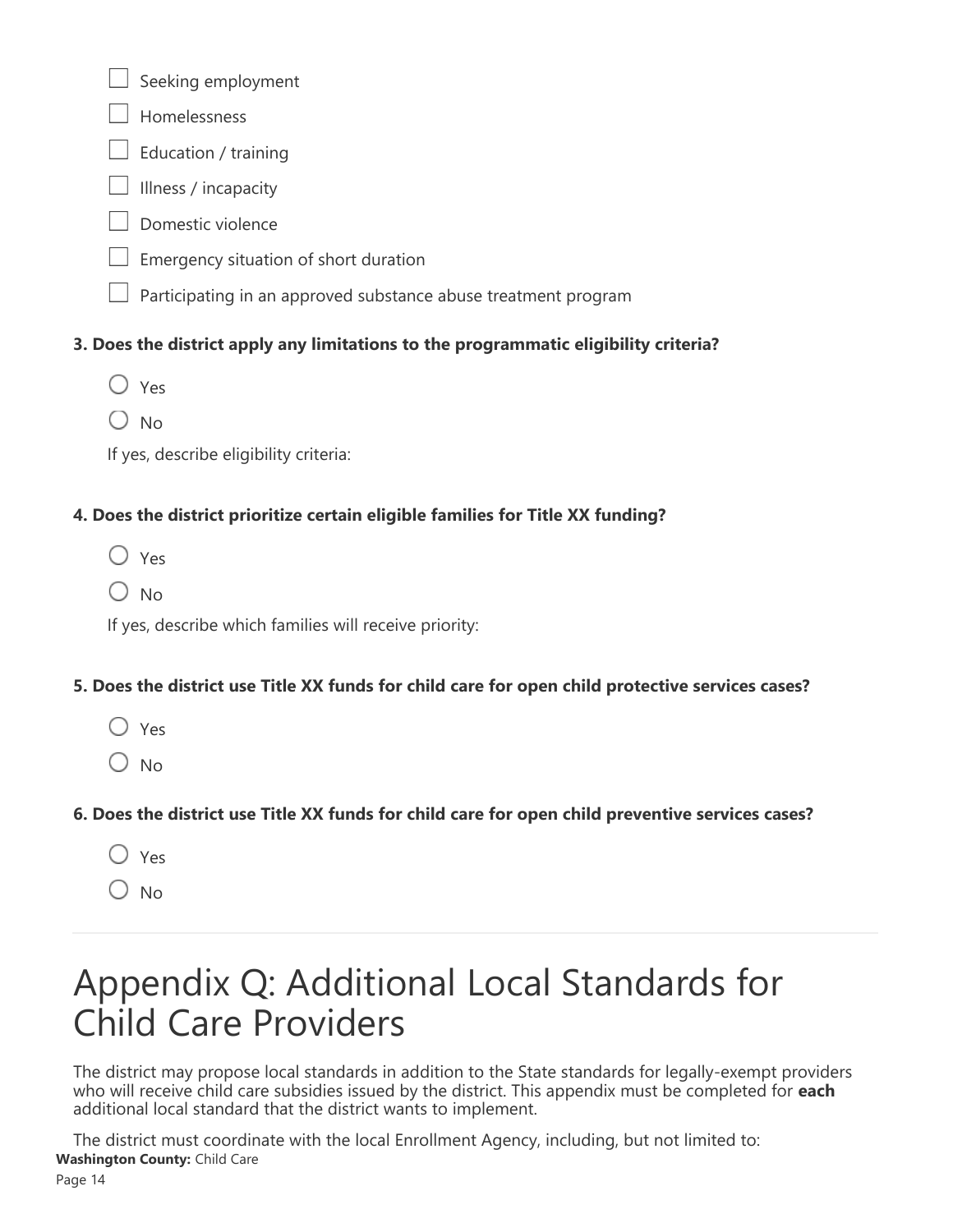- Informing the Enrollment Agency of the intent to request an additional standard.
- Developing the stepwise process referenced in Question 5.
- Ensuring that no significant burden of work shall be incurred by the Enrollment Agency as a result of the additional local standard, unless such work is addressed in a separate contract or a formal agreement is in place, which are referenced in Question 3.
- Sharing any consent/release form that may be required.
- Keeping the Enrollment Agency informed of the approval status.

#### **1. Select the additional local standard that will be required of child care providers/programs.**

 $\bigcirc$  Verification, using the district's local records, that the provider has given the caretaker complete and accurate information regarding any report of child abuse or maltreatment in which he or she is named as an indicated subject



 $\bigcup$  Require providers caring for subsidized children for 30 or more hours a week participate in the Child and Adult Care Food Program (CACFP).

*Note that districts are required to notify the Enrollment Agency, using the OCFS-2114, District Notification to Legally-Exempt Caregiver Enrollment Agency, of all providers on the referral list for whom the requirement is "not applicable."*

 $\bigcirc$  Site visits by the district

| Other           |
|-----------------|
| Please decribe: |

#### **2. Check below the type of child care program to which the additional local standard will apply and indicate the roles of the persons to whom it will apply in cases where the standard is person-specific.**

| Legally-exempt family child care program                                                                 |
|----------------------------------------------------------------------------------------------------------|
| Provider                                                                                                 |
| Provider's employee                                                                                      |
| Provider's volunteer                                                                                     |
| Provider's household member age 18 or older                                                              |
| Legally-exempt in-home child care program                                                                |
| Provider                                                                                                 |
| Provider's employee                                                                                      |
| Provider's volunteer                                                                                     |
| Legally-exempt group provider / program not operating under the auspices of another<br>government agency |
|                                                                                                          |

**Washington County:** Child Care Page 15

 $\Box$  Provider / director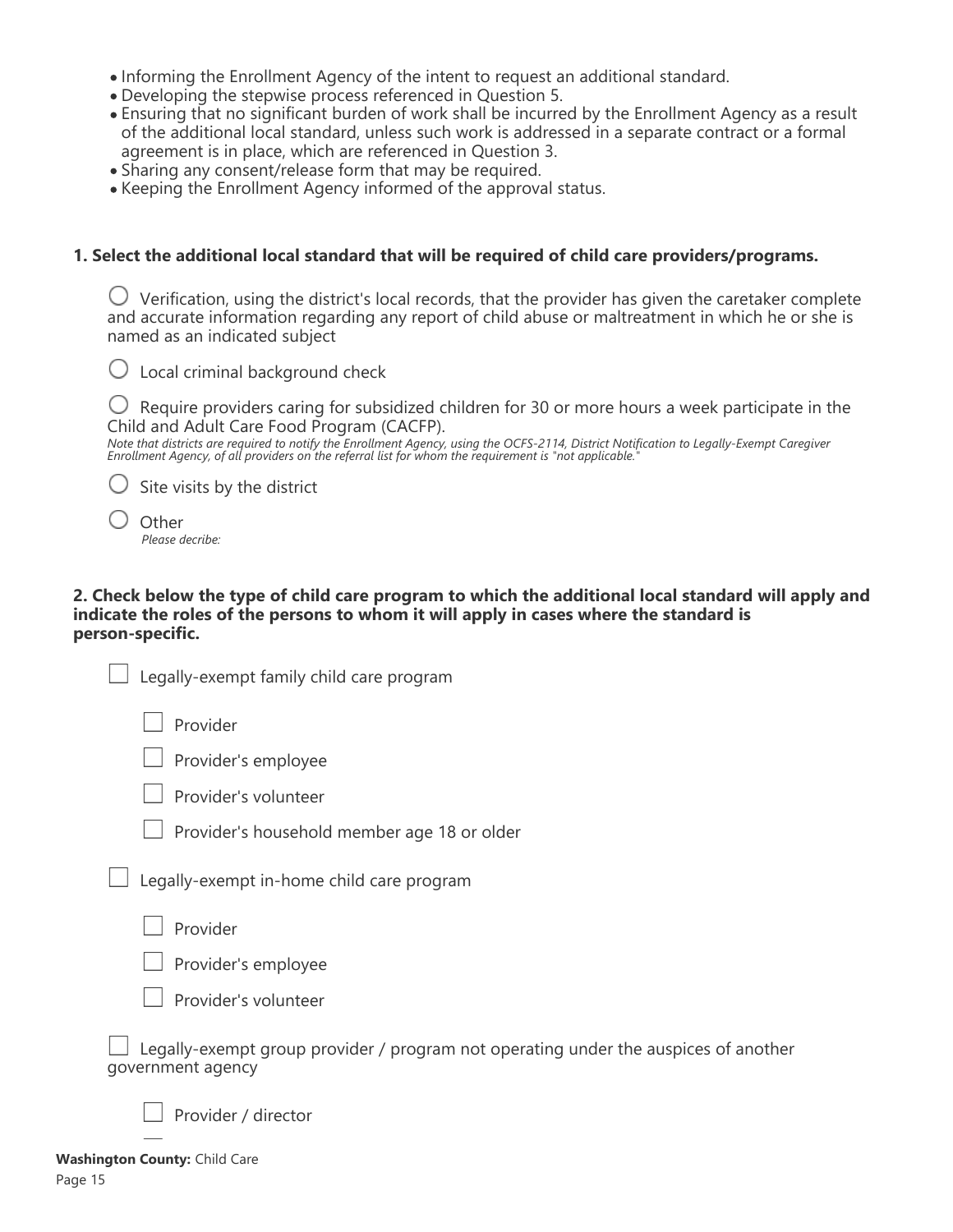$\Box$  Provider's employee



Provider's volunteer

 Legally-exempt group provider / program operating under the auspices of another government or tribal agency



Provider's employee

Provider's volunteer

#### **2a. Exceptions: There may be instances when the district may be unable to enact the additional standard, such as, the applicable person may reside outside of the district's jurisdiction, or the site of care may not be located within the district. In such cases, the district may create an exception to the applicability stated above.**

*Note: The Child Care Facility System cannot track such exceptions and, therefore, the district remains responsible for notifying the applicable Enrollment Agency, using the OCFS-2114, District Notification to Legally-Exempt Caregiver Enrollment Agency, that an additional standard is "not applicable" to the specific provider/person named on the referral list.*

#### **Place a check mark below to show any exception to the applicability of this Local Additional Standard to programs or roles previously identified.**

 a. The district will not apply this additional local standard when the applicable person **resides** outside of the subsidy-paying district.

 b. The district will not apply this additional local standard when the **program's site of care is located outside** of the subsidy-paying district.

 c. The district will not apply this additional local standard when **the informal provider is younger than 18 years** of age.

**3. Districts are responsible for implementation of the additional local standard unless they have a formal agreement or contract with another organization. Check the organization that will be responsible for the implementation of the additional local standard.**

 Local social services staff *Provide the name of the unit and contact person:*

 $\bigcup$  Contracted agency (must correspond to Appendix K, Question 3b) *Provide the name of the agency and contact person:*

*Note: Costs associated with the additional local standard cannot be passed on to the provider.*

### **4. Are there any fees or other costs associated with the additional local standard?**

|  | ×<br>v<br>×<br>I |
|--|------------------|
|--|------------------|

 $\bigcirc$  No

*Note: Costs associated with the additional local standard cannot be passed on to the provider.*

**5. Describe, in chronological order, the steps for conducting the additional local standard. Include how the district will retrieve referrals from CCFS, communicate with providers and other applicable Washington County:** Child Care

Page 16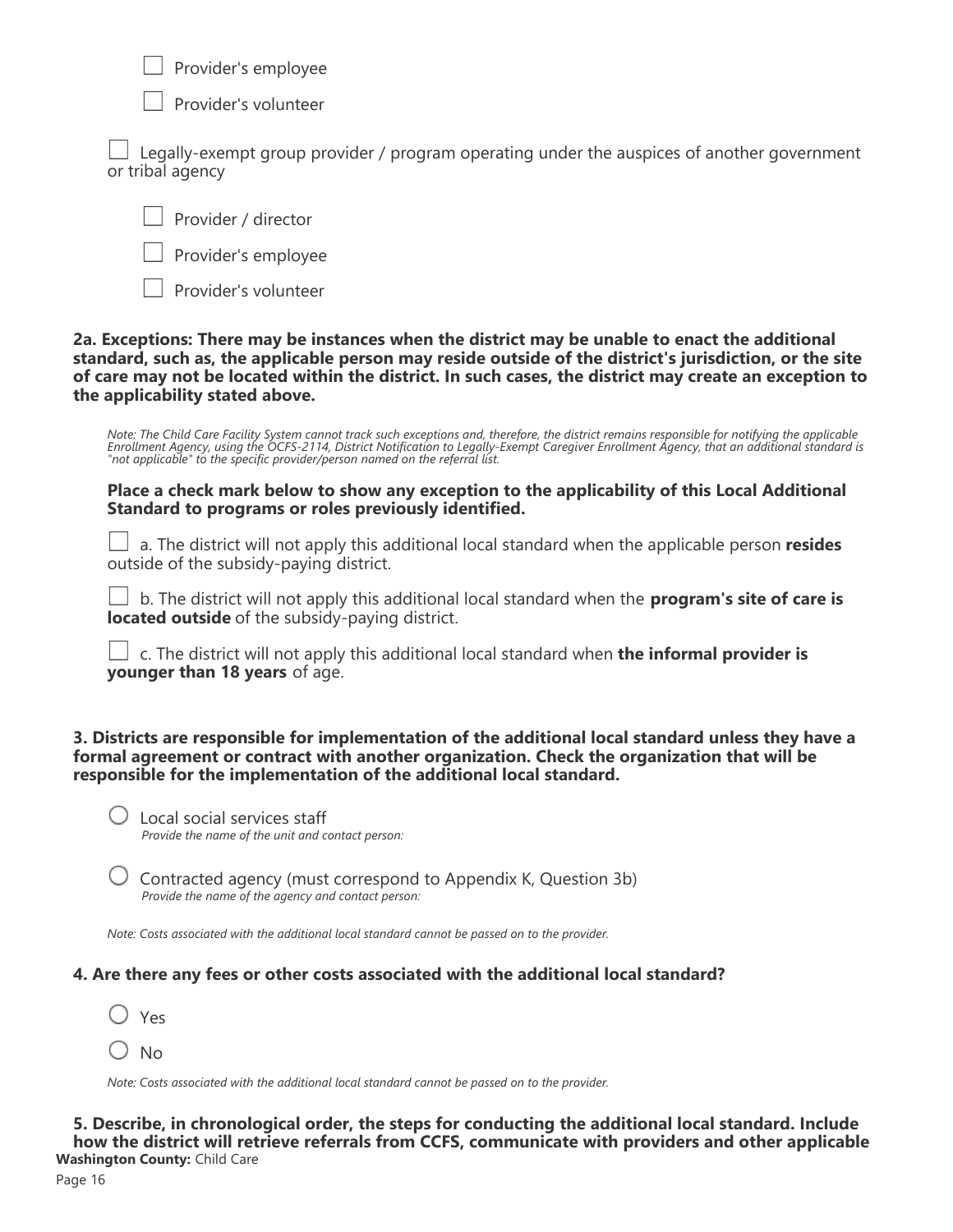**persons, determine compliance with the additional local standard, inform the Enrollment Agency whether the additional local standard has been "met," "not met" or is "not applicable" and monitor its timeliness. Include all agencies involved and their roles. Note that the district's procedures must be in accordance with 12-OCFS-LCM-01.**

#### **6. Indicate how frequently the additional local standard will be applied. Answer both questions.**

#### **1. The Standard will be applied:**



At initial enrollment and re-opening

At each re-enrollment

#### **2. The district will assess compliance with the additional local standard:**

*During the enrollment review period,* and the district will notify the Enrollment Agency of the results within 25 days from the E-Notice referral date.

*During the 12-month enrollment period,* and the district will notify the Enrollment Agency of the results promptly. Note that this option is always applicable to an additional local standard requiring participation in CACFP.

#### **7. Describe the justification for the additional local standard in the space below.**

# Appendix R: Payment to Child Care Providers for Absences

**1. The following providers are eligible for payment for absences (check all that are eligible):**







- Legally-exempt group
- School-age child care

#### **2. Our district will only pay for absences to providers with which the district has a contract or letter of intent.**

- Yes
- $\odot$  No
- **3. Base Period:**

**Washington County:** Child Care Page 17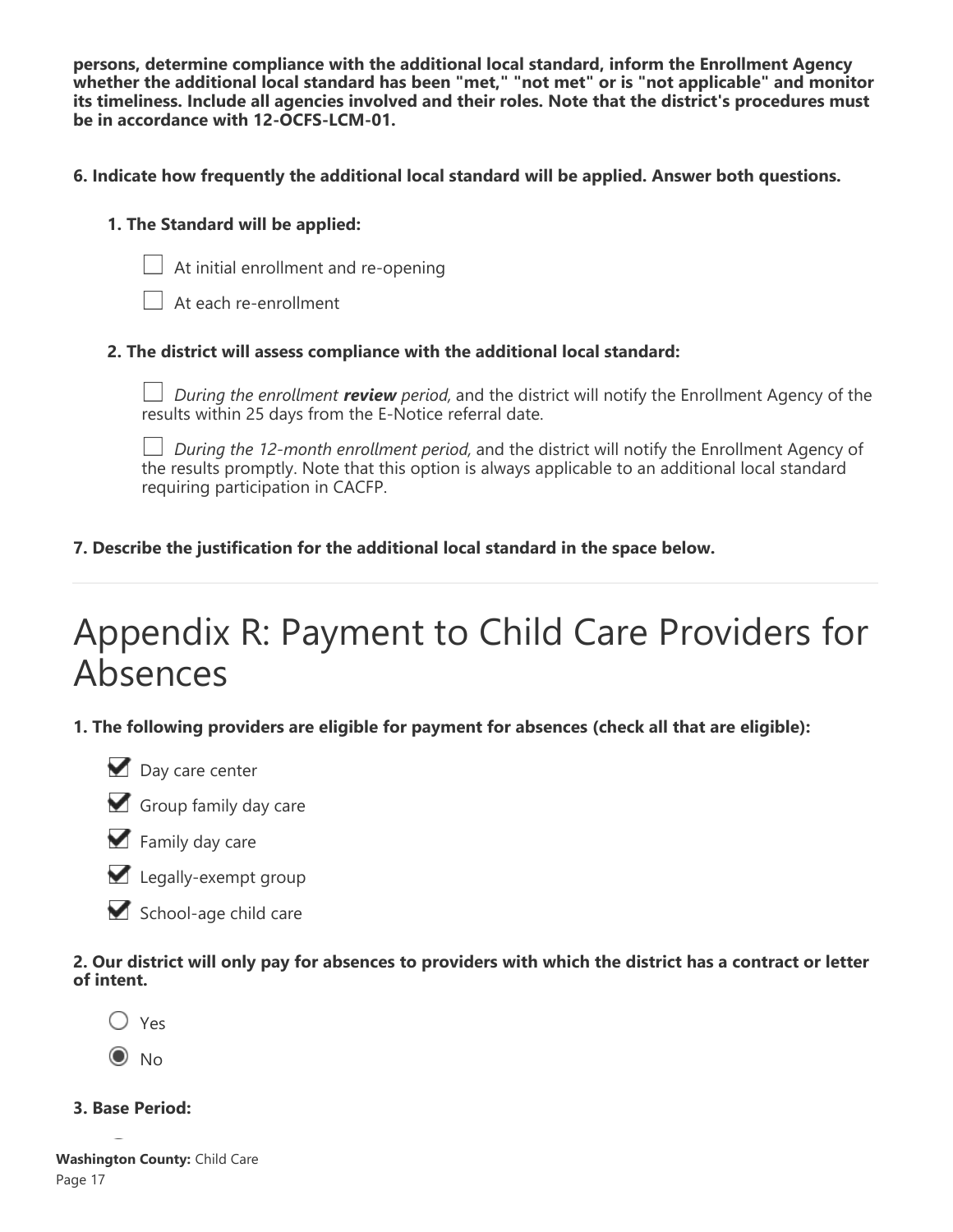

 $\bigcirc$  6 months

**4. Number of absences allowed per child during base period:**

| <b>Period</b>                | <b>Routine</b><br><b>Limits</b><br>$#$ of days) | <b>Extenuating</b><br><b>Circumstances</b><br>$#$ of days) | <b>Total Number of Absences</b><br><b>Allowed</b><br>(# of days) |
|------------------------------|-------------------------------------------------|------------------------------------------------------------|------------------------------------------------------------------|
| In a Month                   | 12                                              |                                                            |                                                                  |
| <b>Base</b><br><b>Period</b> | 12                                              | 8                                                          | 20                                                               |

### **5. List reasons for absences for which the district will allow payment:**

Illness, Family Emergency, custody/visitation

### **6. List any limitations on the above providers' eligibility for payment for absences:**

None

*Note: Legally-exempt family child care and in-home child care providers are not eligible to receive payment for absences.*

# Appendix S: Payment to Child Care Providers for Program Closures

**1. The following providers are eligible for payment for program closures:**







Legally-exempt group



**2. The district will only pay for program closures to providers with which the district has a contract or letter of intent.**



 $\odot$  No

**3. Enter the number of days allowed for program closures (maximum allowable time for program closures is five days):**

**Washington County:** Child Care Page 18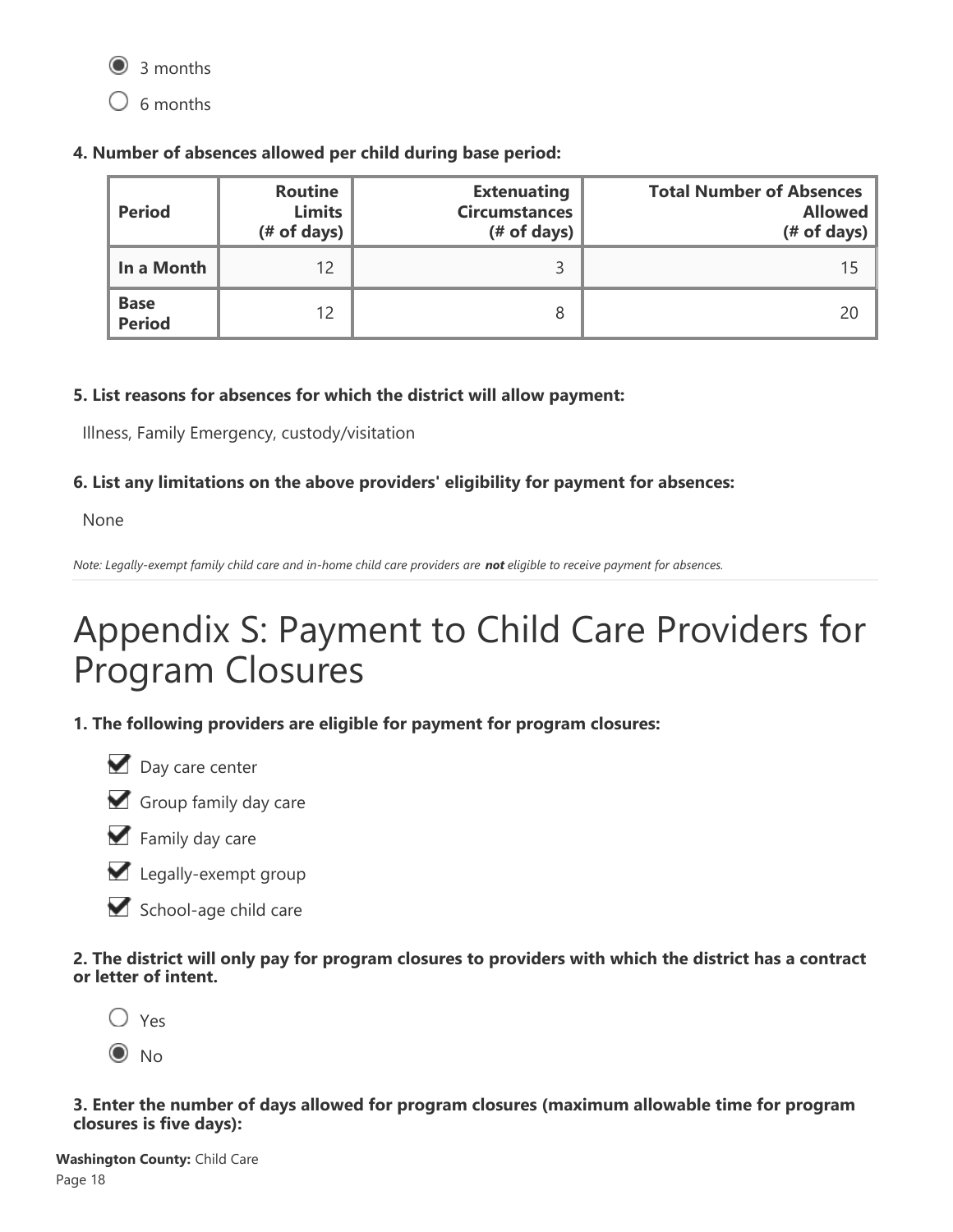### **4. List the allowable program closures for which the district will provide payment.**

Allowable program closures which payment will be provided are snow days, evidence of contagious disease or due to extenuating circumstances beyond the provider's control including but not limited to: other emergency closings that are due to circumstances other than a substantiated regulatory violation

*Note: Legally-exempt family child care and in-home child care providers are not allowed to be reimbursed for program closures.*

## Appendix T: Transportation, Differential Payment Rates, Enhanced Market Rate for Legally-Exempt Providers, Legally-Exempt Programs, and Sleep

#### **1. Are there circumstances where the district will reimburse for transportation?**

- $\odot$  No
- Yes

**2. If the district will reimburse for transportation, describe any circumstances and limitations the district will use to reimburse. Include what type of transportation will be reimbursed (public and/or private) and how much your district will pay (per mile or trip). Note that if the district is paying for transportation, the Program Matrix in the Welfare Management System (WMS) should reflect this choice.**

#### **II. Differential Payment Rates**

1. Districts must complete the Differential Payment Rate Percent (%) column in the table below for each of the four (4) differential payment rate categories. For the two (2) categories that require a state minimum five percent (5%) differential payment rate, the district must enter "5%" or, if it chooses, a higher rate up to 15%.

The other two (2) differential payment rate categories in the table below are optional. If the district chooses not to set differential payment rates, the district must enter zero. If the district chooses to set a differential payment rate, enter the appropriate percentage up to 15 percent (15%). Note that if the district selects a differential payment rate for nationally accredited programs, then that rate must be in the range of five percent (5%) to 15 percent (15%).

| <b>Differential Payment Rate Category</b>                                                     | <b>Differential</b><br><b>Payment Rate</b><br><b>Percent</b> | <b>Instructions</b>                                                   |
|-----------------------------------------------------------------------------------------------|--------------------------------------------------------------|-----------------------------------------------------------------------|
| <b>Homelessness: Licensed and Registered Providers</b><br><b>State required minimum of 5%</b> | 15%                                                          | Enter a percentage (%):<br>5% to 15%. (Must enter at<br>least $5\%$ ) |
| <b>Homelessness: Legally-Exempt Providers</b>                                                 | 15%                                                          | Enter 0% or a percentage<br>(%) up to 15%.                            |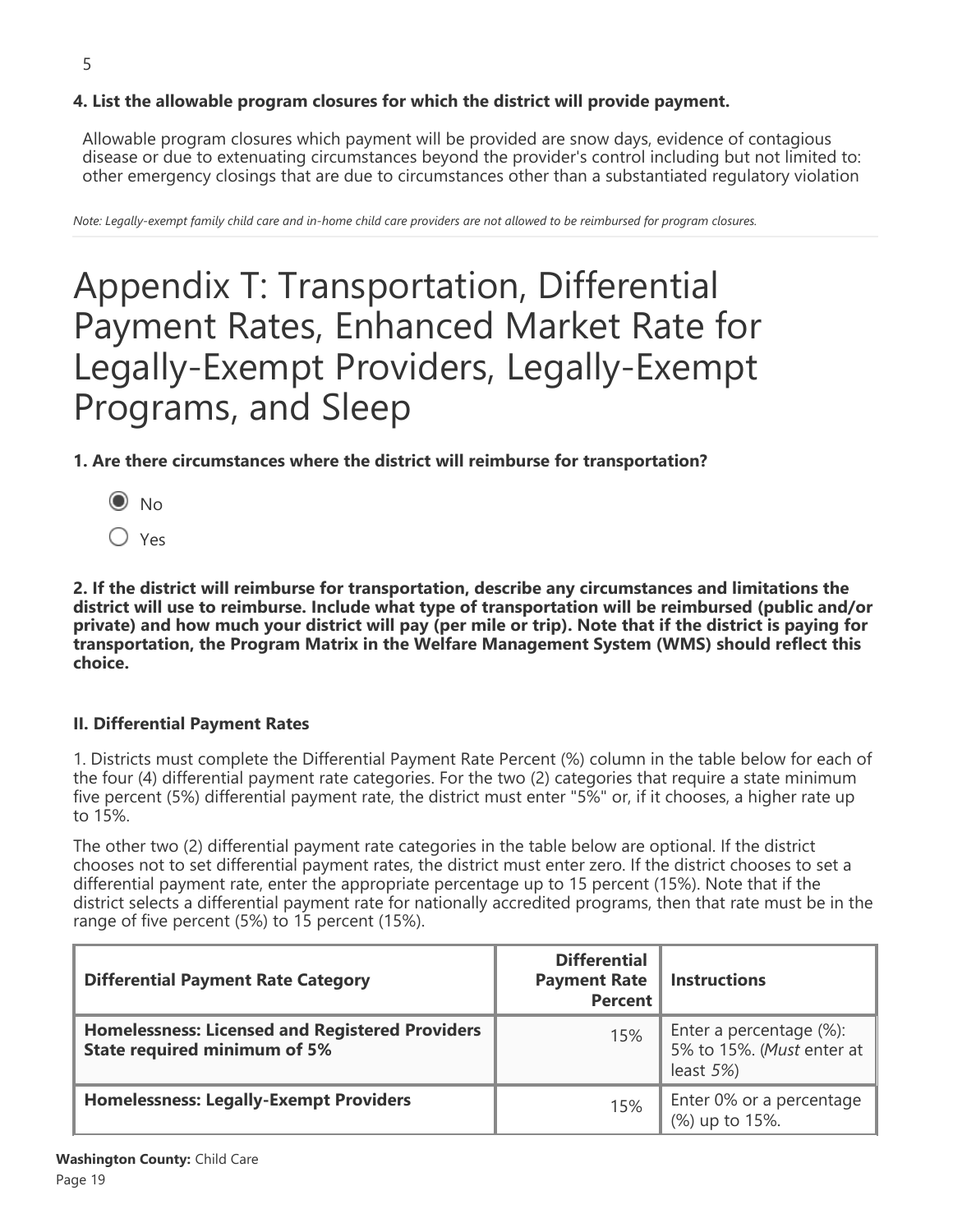| <b>Non-traditional Hours: All Providers State</b><br>required minimum of 5%                                                                                                            | 15% | Enter a percentage (%):<br>5% to 15%. (Must enter at<br>least $5\%$ ) |
|----------------------------------------------------------------------------------------------------------------------------------------------------------------------------------------|-----|-----------------------------------------------------------------------|
| <b>Nationally Accredited Programs: Licensed and</b><br>Registered Providers Legally-exempt child care providers are<br>not eligible for a differential payment rate for accreditation. | 15% | Enter 0% or a percentage<br>(%) from 5% to 15%.                       |

**2. Generally, differential payment rates may not exceed 25% above the applicable market rate or actual cost of care. However, a district may request a waiver from the Office to establish a payment rate that is in excess of 25% above the applicable market rate upon showing that the 25% maximum is insufficient to provide access within the district to child care providers or services that offer care addressing more than one of the differential payment rate categories. However, if your district wants to establish a payment rate that is more than 25% above the applicable market rate, describe below why the 25% maximum is insufficient to provide access to such child care providers or services.**

**III. Increased Enhanced Market Rate for Legally-Exempt Family and In-Home Child Care Providers**

**1. The enhanced market rate for legally-exempt family and legally-exempt in-home child care providers who have completed 10 or more hours of training annually is a 70% differential applied to the market rates established for registered family day care. Indicate if the district is electing to establish a payment rate that is in excess of the enhanced market rate for legally-exempt family and in-home child care providers who have completed 10 or more hours of training annually and the training has been verified by the legally-exempt caregiver enrollment agency.**

 $\odot$  No  $\bigcirc$  Yes

**2. If yes, indicate the percent (71%–75%), not to exceed 75% of the child care market rate established for registered family day care.**

0%

**IV. Enhanced Market Rates for Legally-Exempt Group Child Care Programs**

*Answer both questions:*

**1. Indicate if the district is electing to establish an enhanced market rate for child care services provided by legally-exempt group child care programs that have prepared an approved health care plan and have at least one caregiver in each classroom with age appropriate cardiopulmonary resuscitation (CPR) certification and the enhanced requirements have been verified by the enrollment agency.**

- $\bigcirc$  No
- O Yes

If yes, indicate the percent (76%–81%), not to exceed 81% of the applicable market rate for day care centers.

81%

#### **2. Indicate if the district is electing to establish an enhanced market rate for child care services**

**provided by legally-exempt group child care programs when, in addition to the training required in Washington County:** Child Care Page 20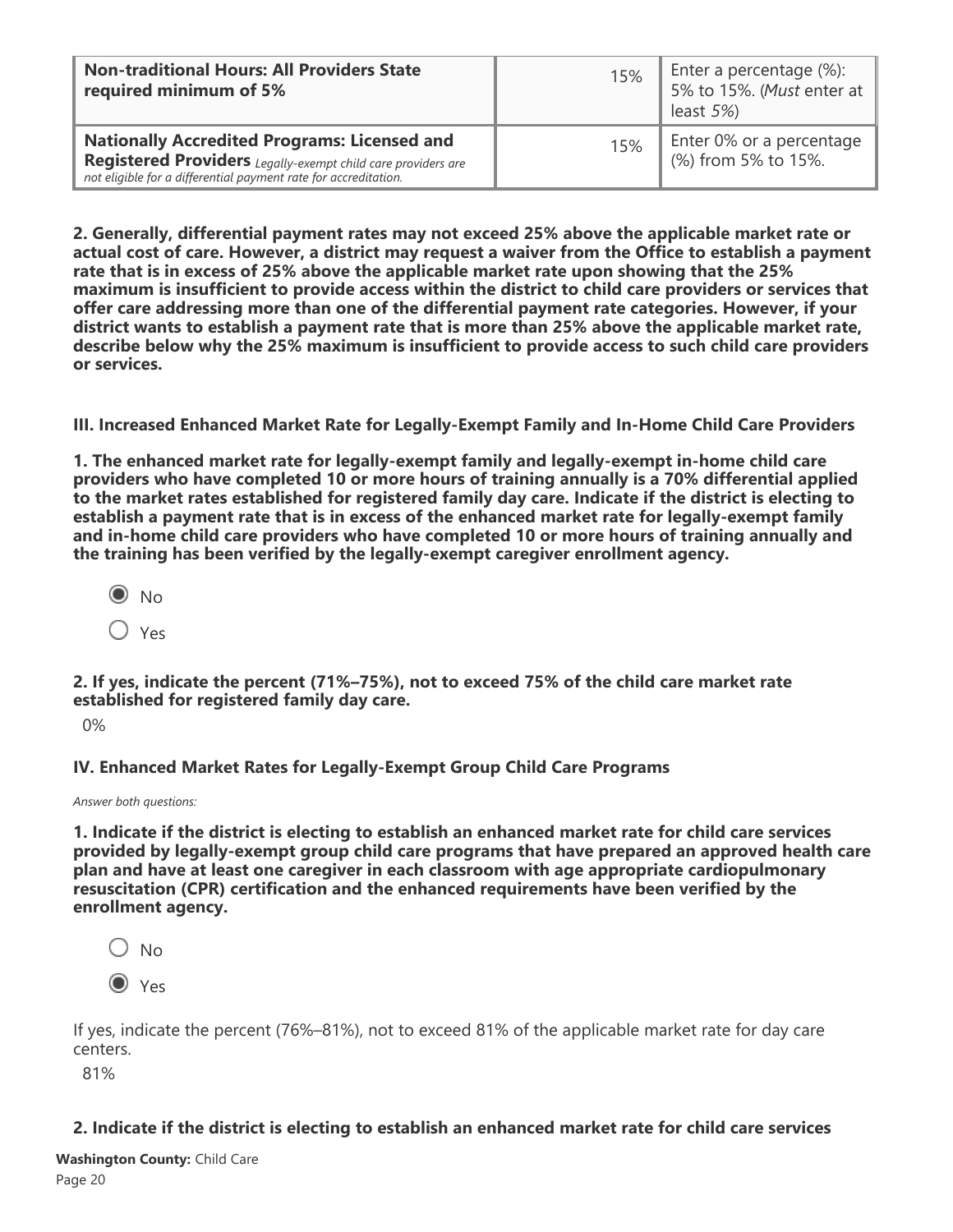**provided by legally-exempt group child care programs when, in addition to the training required in 18 NYCRR §415.4(f), the caregiver has completed an approved course and a minimum of 15 hours of approved training annually and each employee with a caregiving role completes a minimum of 5 hours of approved training annually and the enhanced requirements have been verified by the enrollment agency.**



If yes, indicate the percent (76%–81%), not to exceed 81% of the applicable market rate for day care centers.

81%

If a district chooses to establish both legally-exempt group child care enhanced rates and a program is eligible for both enhanced rates, then the enhanced market rate must be based on the percentages selected for each individual market rate, up to a maximum of 87%.

#### **V. Sleep**

**1. Does the district choose to pay for child care services while a caretaker that works a second or third shift sleeps?**



O Yes

#### **2. The following describes the standards the district will use to evaluate whether to pay for child care services while a caretaker that works a second or third shift sleeps, as well as any limitations pertaining to payment:**

Verification of shift assignment will be required. Agency will also explore resources of other adults in the home to be available to care for child/children while parent sleeps.

#### **3. Indicate the number of hours allowed by your district per day (maximum number of hours allowed is eight).**

8

### Appendix U: Child Care Exceeding 24 Hours, Child Care Services Unit, Waivers, and Breaks in Activities

### **I. Child Care Exceeding 24 Hours**

**1. Child care services may exceed 24 consecutive hours when such services are provided on a short-term emergency basis or in other situations where the caretaker's approved activity necessitates care for 24 hours on a limited basis. Check below under what circumstances the district will pay for child care exceeding 24 hours.**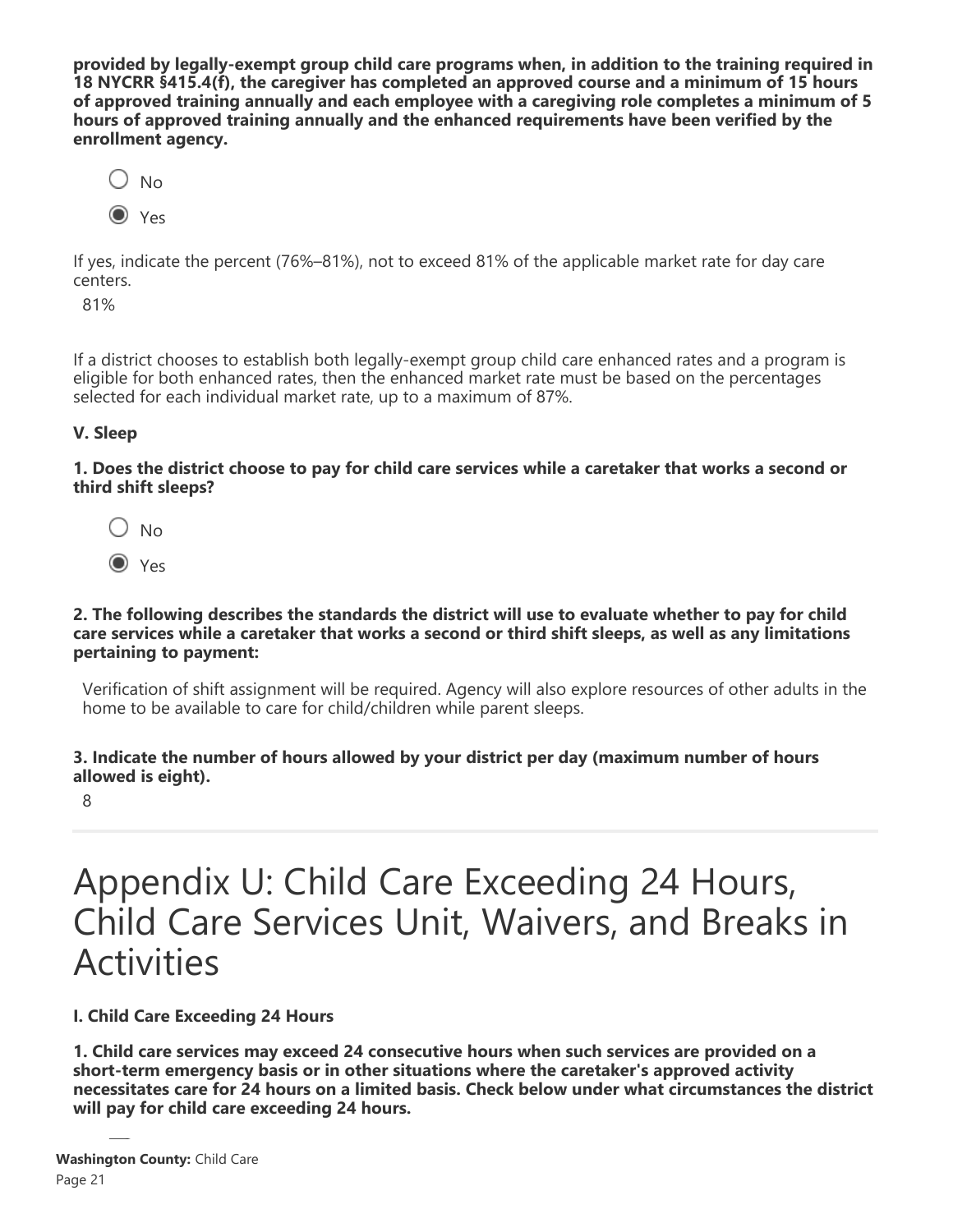$\blacksquare$  On a short-term or emergency basis

 $\Box$  The caretaker's approved activity necessitates care for 24 hours on a limited basis

#### **2. Describe any limitations on the payment of child care services that exceed 24 consecutive hours.**

Payment of childcare services in excess of 24 consecutive hours will be allowed in instances of incapacitating illness to the caretaker, the hospitalization of the caretaker, other family circumstances such as death of a close relative, or unusual circumstances beyond the caretaker's control that would necessitate the additional length of care. ( An example of this might be a snow storm that causes roads to be closed making it impossible for the caretaker to pick up their children from the childcare provider.)

#### **II. Child Care Services Unit (CCSU)**

#### **1. Indicate below if your district will include 18-, 19-, or 20-year-olds in the CCSU for determining family size and countable family income.**

**a. The district will include the following in the CCSU (check all that apply)**

| 18-year-olds |
|--------------|
| 19-year-olds |
| 20-year-olds |

#### **OR**

**b. The district will only include the following in the CCSU when it will benefit the family (check all that apply)**

18-year-olds

19-year-olds

 $\Box$  20-year-olds

#### **2. Describe the criteria your district will use to determine whether or not 18-, 19-, or 20-year olds are included in the CCSU.**

The 18 and 19 year old will be included only if their inclusion is to the family's benefit, either assisting the household in becoming eligible for childcare assistance or reducing the amount of the parent share.

#### **III. Waivers**

**1. Districts have the authority to request a waiver of any regulatory provision that is non-statutory. The waiver must be approved by OCFS before it can be implemented. Describe and justify why your district is requesting a waiver.**

#### **IV. Breaks in Activities**

**1. Districts may pay for child care services for low-income families during breaks in activities either for a period not to exceed two weeks or for a period not to exceed four weeks when child care**